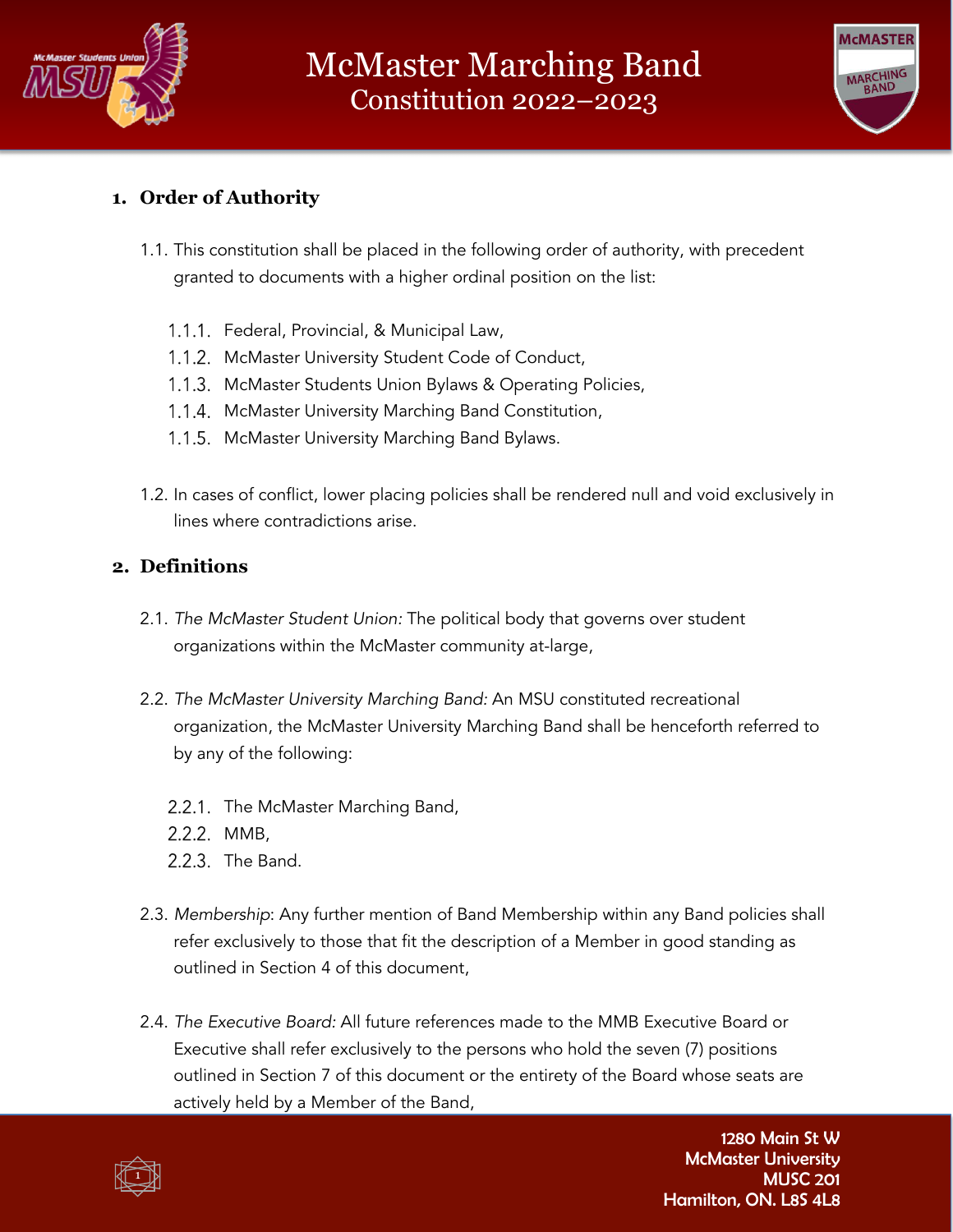



- 2.5. *Termination*: Any further mention of termination from any hired position or Member shall refer to the removal of any affiliations and obligations that connect the Band to that individual, regardless of their prior status with the organization. Such status shall bar them from participation in future Band-sanctioned events as per Band policies and any related Executive rulings,
- 2.6. *Staff*: Band Staff shall consist exclusively of hired and/or recruited personnel to fulfill the responsibilities outlined in their contracts,
- 2.7. *The Leadership Team:* The MMB Leadership Team shall consist of all Members of the MMB Executive, Leadership, and Administrative and Instructional Staff. This body functions as the highest form of government within the organization to settle disputes and enact large-scale changes when General Meetings and MSU involvement are not deemed appropriate by policy or procedural standards.

### **3. Purpose**

- 3.1. The McMaster Marching Band shall:
	- 3.1.1. Serve to raise morale and spirit within McMaster University, the GTHA community, and internationally through audio-visual performances,
	- Act as an ambassador of the university and its student body through financially accessible musical exploration and education,
	- Serve as a common interest for its Members that combines musicality and physicality,
	- 3.1.4. Support the development of musical artisanship,
	- 3.1.5. Provide a welcoming environment for all Members, regardless of musical or performance ability, race, national or ethnic origin, color, religion, age, sex, gender identity or expression, sexual orientation, LGBTQ+ status, marital status, family status, socioeconomic status, genetic characteristics, disability, or conviction for an offence for which a pardon has been granted or in respect of which a record of suspension has been ordered.

# **4. Membership**

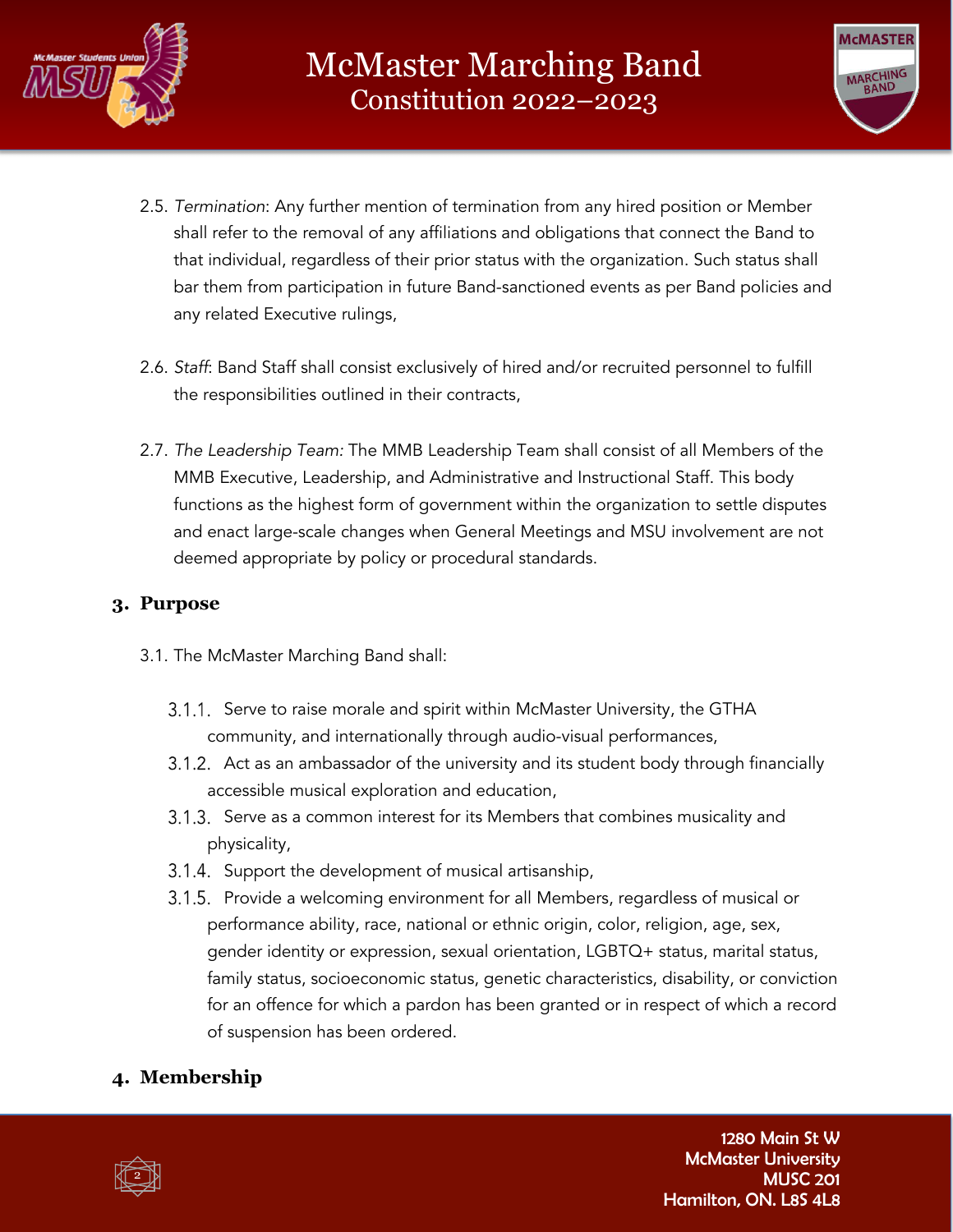



# *4.1. Qualification*

#### 4.1.1. General

- 4.1.1.1. Full Membership in the Band shall be defined as the allowance of Band entitlements as a reward for the completion of Band duties and responsibilities in accordance with Section 4 of this document,
	- 4.1.1.1.1. MSU members may hold Membership with no additional restrictions for Membership invitation or Band fund authorization,
	- 4.1.1.1.2. MAPS (McMaster Association of Part-time Students), McMaster GSA (Graduate Student Association), and McMaster MBAA (Master of Business Administration Association) members may hold Membership but may not hold Executive office or any position which gives them authority to spend Band funds,
	- 4.1.1.1.3. Anyone not covered in neither 4.1.1.1.1 nor 4.1.1.1.2 may hold Membership upon invitation of the Band but may not hold or elect an individual to Executive office or any position which gives them authority to spend Band funds,
- 4.1.1.2. Completion of the application process,
- 4.1.1.3. Payment of the Membership fees and/or deposit as applicable,
- 4.1.1.4. Prospective Members shall not be eligible for Membership renewal or acquisition if their name appears on the Official MMB-Gone Members List or Official MMB-Gone Staff List.

### 4.1.2. Application

- 4.1.2.1. Membership application periods and deadlines shall be defined by the Executive as necessary.
- 4.1.2.2. Applicants shall fill out a Membership application form and submit it to the Communications Director.
- 4.1.2.3. The Executive may set additional application requirements in cases of extenuating circumstances. Such requirements may include:
	- 4.1.2.3.1. Auditions,

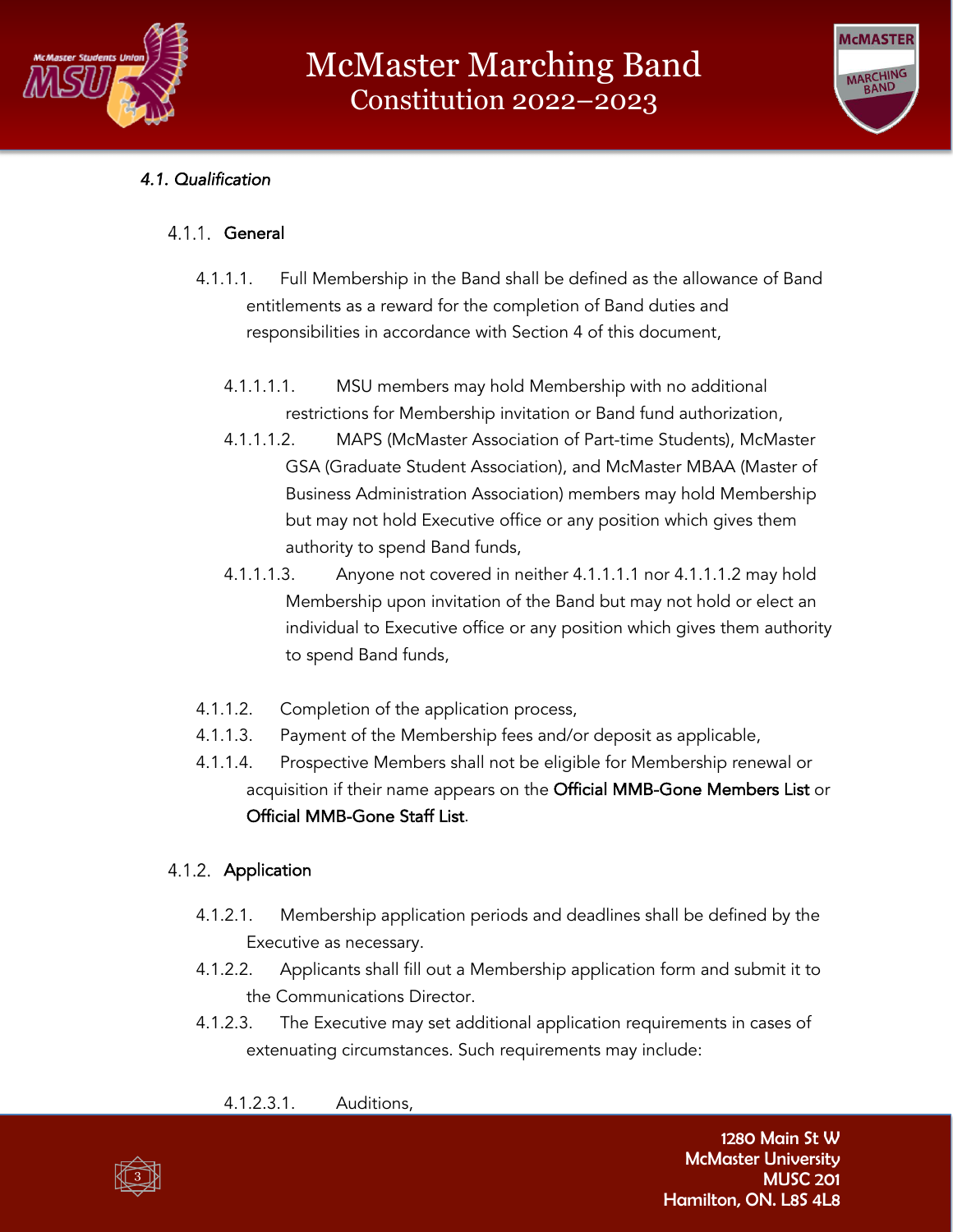



- 4.1.2.3.2. Interviews,
- 4.1.2.3.3. Any other form of correspondence as deemed necessary by the Executive.

#### *4.2. Fees & Deposits*

- 4.2.1. Yearly Membership fees and/or deposits shall be set by the Executive as necessary,
	- 4.2.1.1. The payment and appropriate maintenance of fee payments shall effectively grant Membership status for the agreed upon duration.
- 4.2.2. Should a Member of the Band withdraw their Membership, a refund in Membership deposits shall be given upon request,
- 4.2.3. Should the Executive revoke the Membership of an active Band Member, a refund in Membership deposits shall not be given,
- 4.2.4. Upon the year's completion, Membership deposits shall return to each Member provided insufficient grounds for deposit forfeiture,
	- 4.2.4.1. Deposit funds may be withheld in the following instances:
		- 4.2.4.1.1. Non-standard equipment damage,
		- 4.2.4.1.2. Non-standard uniform damage,
		- 4.2.4.1.3. Non-standard instrument damage,
		- 4.2.4.1.4. Any other form of destruction or vandalism that directly impacts the condition of Band property, loaned or owned.
	- 4.2.4.2. Deposits may carryover between terms upon the request of the Member in question.
- 4.2.5. Any differences between the established deposit amount and the Member account deposits shall be returned, required, or otherwise settled at the beginning of the following academic Fall term,

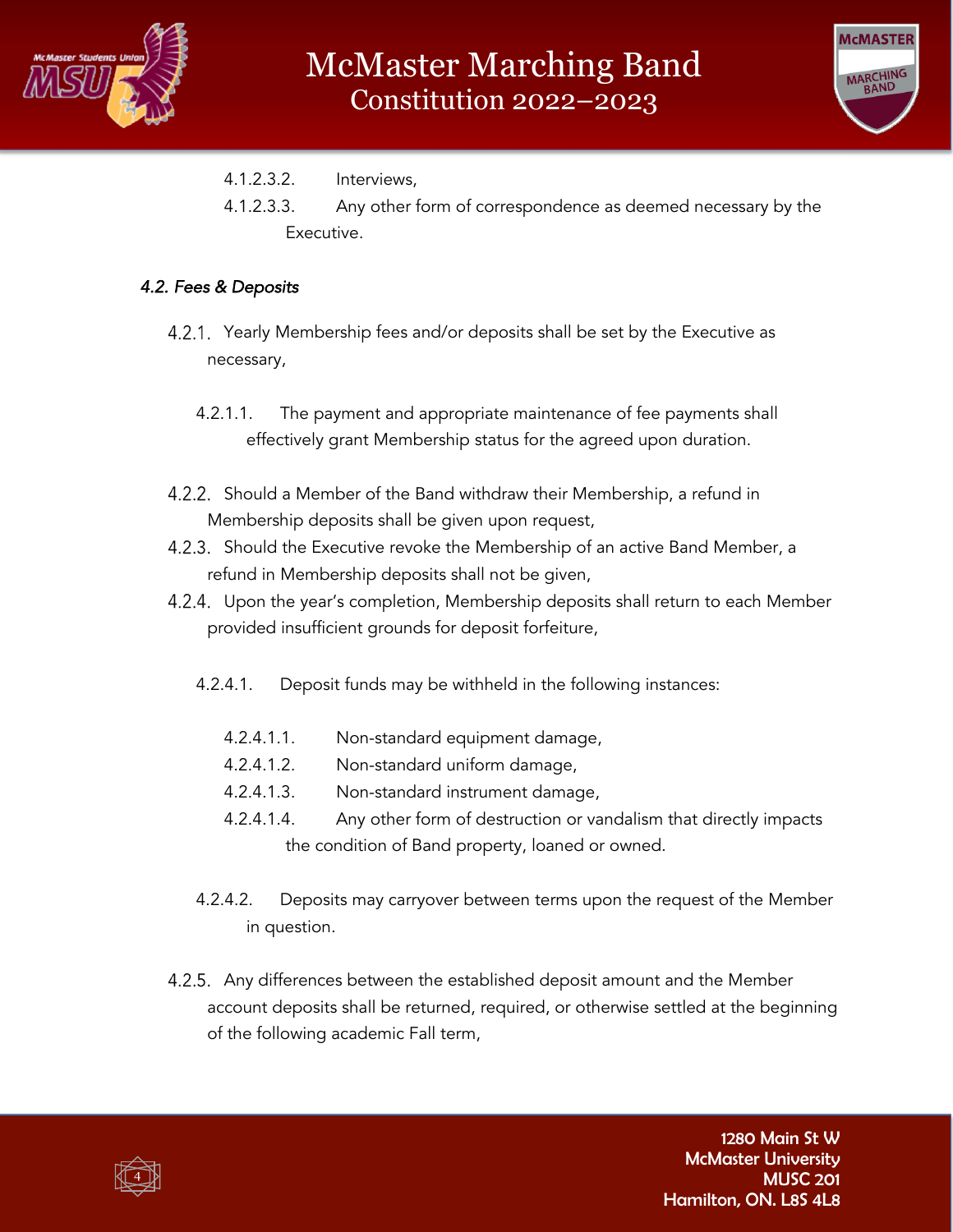



4.2.6. In cases where prospective Members lack sufficient funding to gain Band Membership, the Executive shall outline Membership status payment parameters on a case-by-case basis.

#### *4.3. Responsibilities*

- 4.3.1. Members in good standing shall:
	- 4.3.1.1. Abide by all McMaster University, MSU, and MMB Policies,
	- 4.3.1.2. Abide by any other rules enacted by the Executive where appropriate,
	- 4.3.1.3. Communicate planned absences from practices and performances to their Section Leader, the Communications Director, or otherwise designated party,
	- 4.3.1.4. Return Band uniforms, instruments, and equipment at the request of the Executive,
	- 4.3.1.5. Attend at least one (1) Band event for the active academic term,
	- 4.3.1.6. Follow any other responsibilities as outlined on the Membership Application Form.

### *4.4. Entitlements*

- 4.4.1. Members in good standing, as defined in 4.1.1.1:
	- 4.4.1.1. May sign out one (1) Band musical instrument from the Logistics Director at their discretion, if said instrument is available.
	- 4.4.1.2. Shall have one (1) vote at Band general meetings, as defined in 10.1.
	- 4.4.1.3. May run for an Executive position given that they have been a Member in good standing for a full semester by the time they would assume the position and given that they shall be a full-time MSU Member during the academic year that they would assume the position.
		- 4.4.1.3.1. If no Band Members meet the requirement of being a Member for a full semester, the requirement may be waived by the Executive.
- 4.4.2. Non-Member Performers shall:

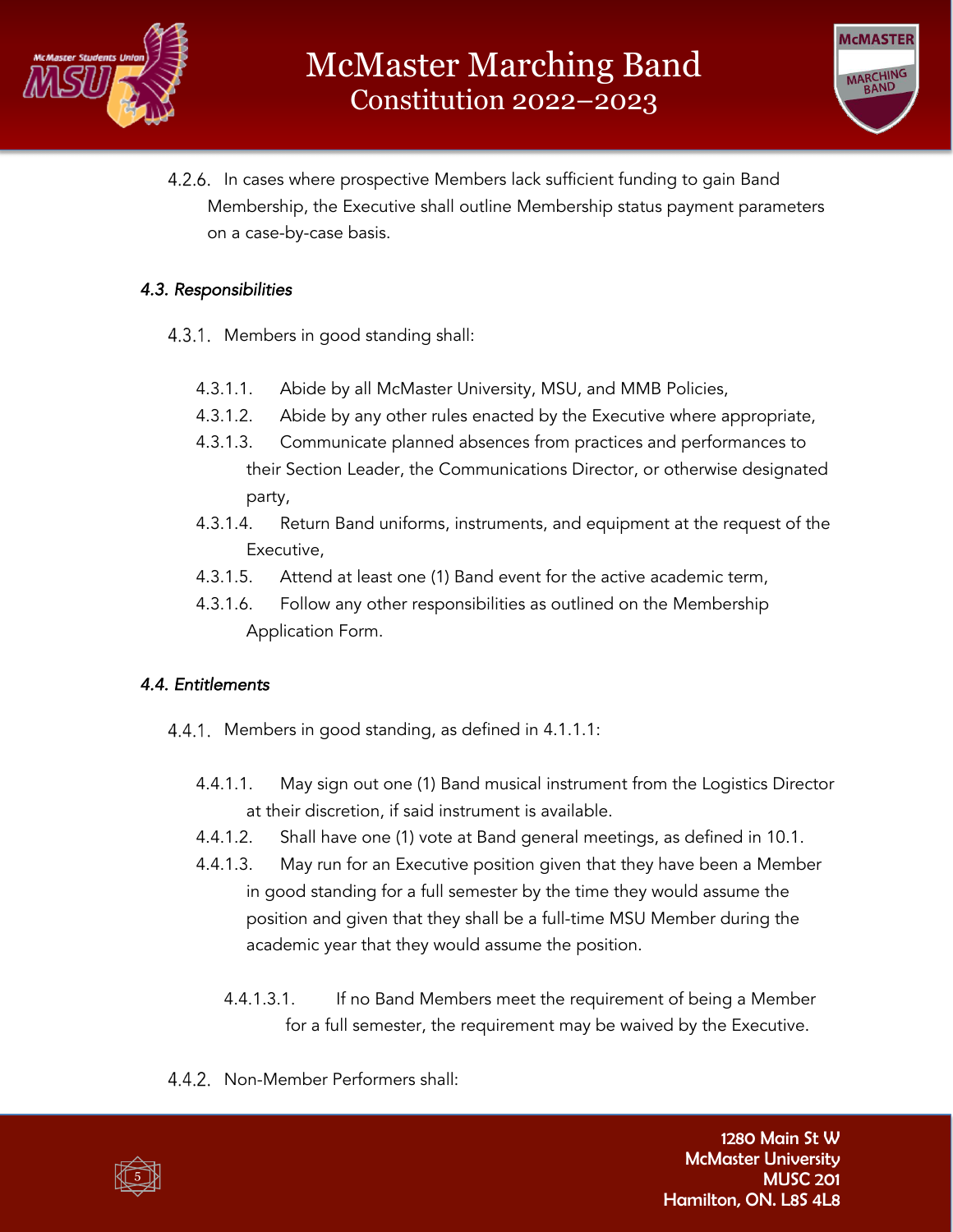



- 4.4.2.1. Accompany and perform alongside the Band for the duration of a single event,
- 4.4.2.2. Follow all event procedures, policies, and guidelines as would a Member,
- 4.4.2.3. Pay a one-event insurance deposit to be returned upon event completion provided insufficient grounds for deposit forfeiture as outline in Section 4.2 of this document.
- 4.4.3. Friends of the Guard shall:
	- 4.4.3.1. Assist the Band in carrying and presentation of the following while at an event:
		- 4.4.3.1.1. Banners,
		- 4.4.3.1.2. Flags,
		- 4.4.3.1.3. Miscellaneous equipment,
		- 4.4.3.1.4. Water and/or refreshments.
	- 4.4.3.2. Accompany the Band at select events upon request from the Executive or Staff,
	- 4.4.3.3. Not pay any fees or deposits for the use of equipment,
	- 4.4.3.4. Acknowledge that they may be required to organize their own transportation to and from the event without subsidy.

### *4.5. Termination & Suspension*

- 4.5.1. Failure to uphold Member responsibilities, as defined in 4.3, shall result in termination or suspension of Membership,
	- 4.5.1.1. Termination and suspension may begin regardless of the current Membership status of the individual subject to punitive actions.
- 4.5.2. Given appropriate documentation, such as attendance records or formal complaints, Members shall be terminated or suspended upon a simple majority vote of the Executive,

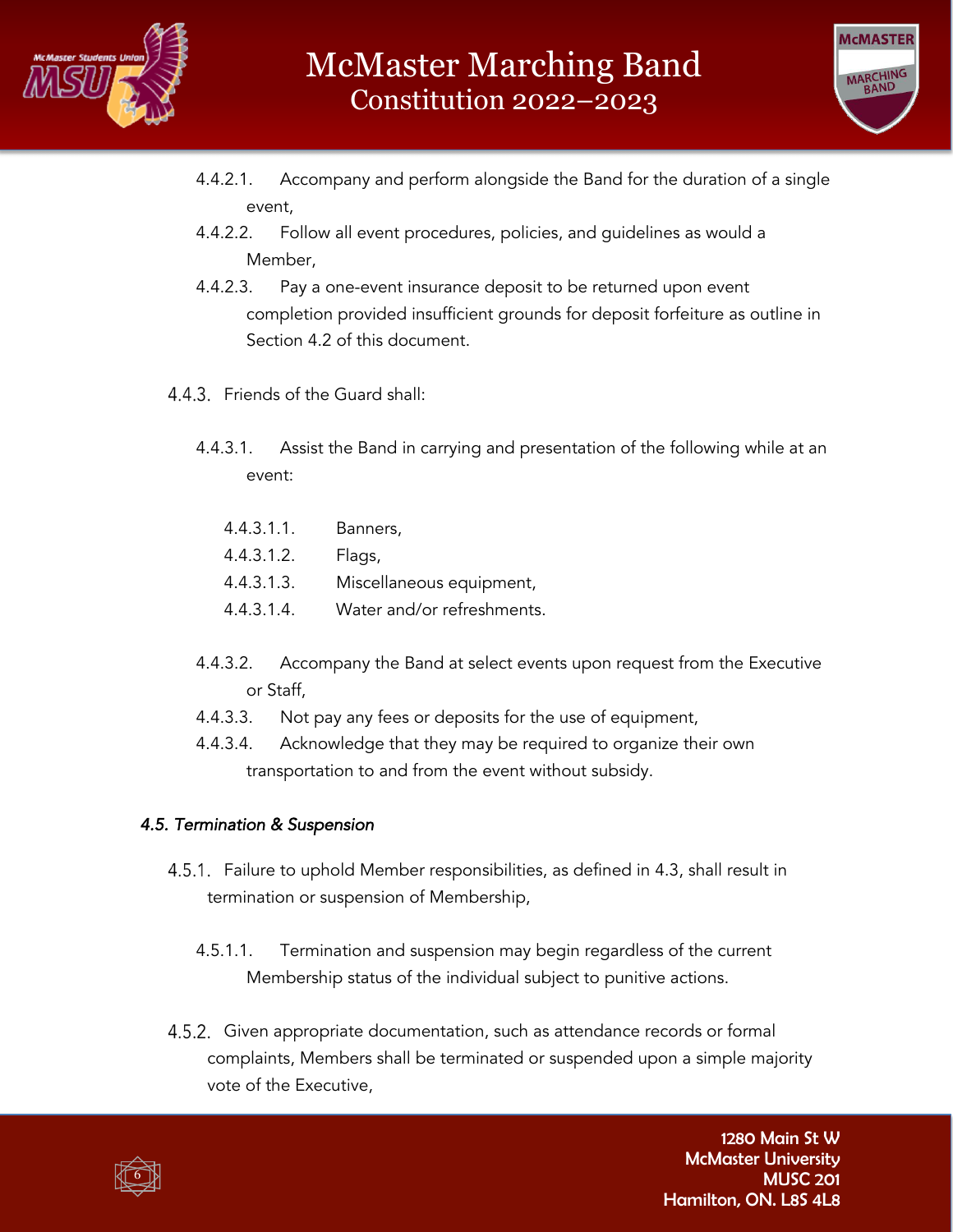



- 4.5.3. A notice of potential termination or suspension of Membership shall be given to the Member in question five (5) business days before official termination, during which time the Member may not participate in any Band-sanctioned events,
- 4.5.4. A potential termination or suspension of Membership may be appealed to the Band's Executive before official termination,
	- 4.5.4.1. If the offer of appeal is not accepted within said five (5) business day period, the official termination or suspension shall begin,
	- 4.5.4.2. Upon termination, the Executive shall vote whether to place said individual on the Official MMB-Gone Members List.
- 4.5.5. Such designation on the Official MMB-Gone Members List shall only be appealed through the procedures outlined in Bylaw 4 – MMB-Gone Appeal Process,
- 4.5.6. Any attempts to rectify placement on this list requires a full investigation by the Executive upon a requested appeal.

# **5. Executive Board**

- 5.1. The Executive Board shall:
	- 5.1.1. Consist of the Administrative Director, Operations Director, Communications Director, Finance Director, Logistics Director, Promotions Director, and Social Director, written in its respective ranking order,
		- 5.1.1.1. Executives may only hold one (1) position at a time.
	- 5.1.2. Be elected by the Band's general Membership,
	- 5.1.3. Ensure current and future improvement and maintenance of:
		- 5.1.3.1. Band sustainability,
		- 5.1.3.2. Band identity and vision,
		- 5.1.3.3. Band accessibility,
		- 5.1.3.4. Band excellence,
		- 5.1.3.5. Positive and inclusive Band atmosphere.

7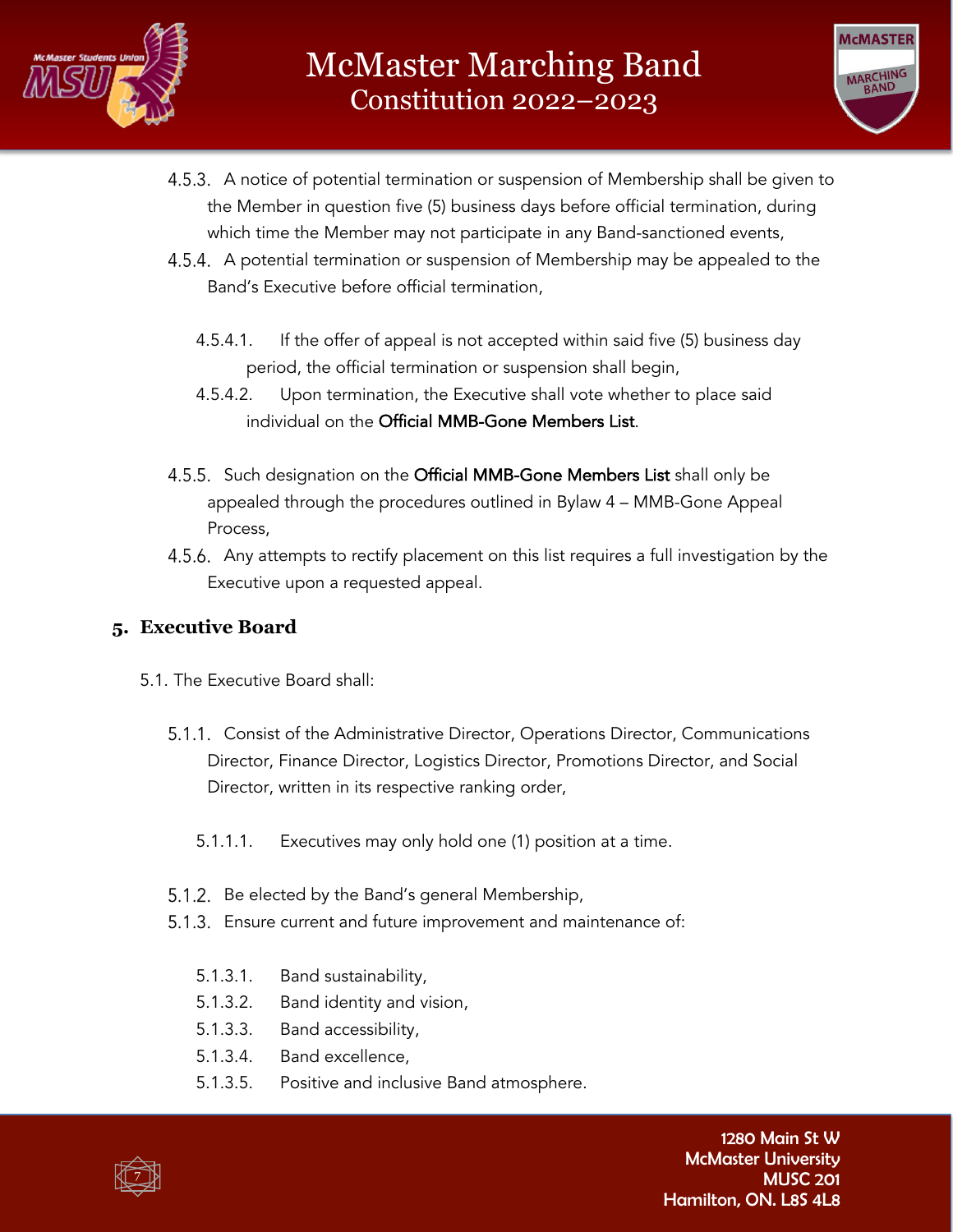



- 5.1.4. Carry out the responsibilities respective of their position,
- 5.1.5. Communicate their work and availability to general Membership where appropriate,
- 5.1.6. Hold their position from May 1<sup>st</sup> of the year they are elected to April 30<sup>th</sup> of the following year,
- 5.1.7. Be eligible for Executive office as defined in Section 8.1.
- 5.2. The Administrative Director shall:
	- 5.2.1. Coordinate the scheduling of performances,
	- 5.2.2. Serve as chief spokesperson of the Band,
	- 5.2.3. Chair over all Executive and general meetings of the Band,
	- 5.2.4. Act as an official observer on all Executive committees hosted within the Band,
	- 5.2.5. Handle the day-to-day operations of the Band,
	- 5.2.6. Update MMB policies,
	- Ensure the Band's adherence to McMaster University, MSU, and MMB policies,
	- Work with the Operations Director to appoint a Music & Education Director,
	- 5.2.9. Work with the Operations Director and Music & Education Director to hire Administrative and Instructional Staff,
	- 5.2.10. Represent the Band on all appeals of Membership and Staff suspension and/or termination to the Band's Executive.
- 5.3. The Operations Director shall:
	- 5.3.1. Oversee the coordination of all transportation for the Band to and from events,
	- 5.3.2. Coordinate all insurance and risk management documentation (e.g., Environmental and Occupational Health Support Services),
	- 5.3.3. Coordinate all accommodation needs for Members,
	- 5.3.4. Prepare academic accommodation letters for Members where appropriate,
	- 5.3.5. Coordinate bookings for all practice, meeting, and storage space,
	- 5.3.6. Coordinate all Section Leader and First-Year Representative duties and perform said duties in their absence,
	- 5.3.7. Work with the Administrative Director to appoint a Music & Education Director,

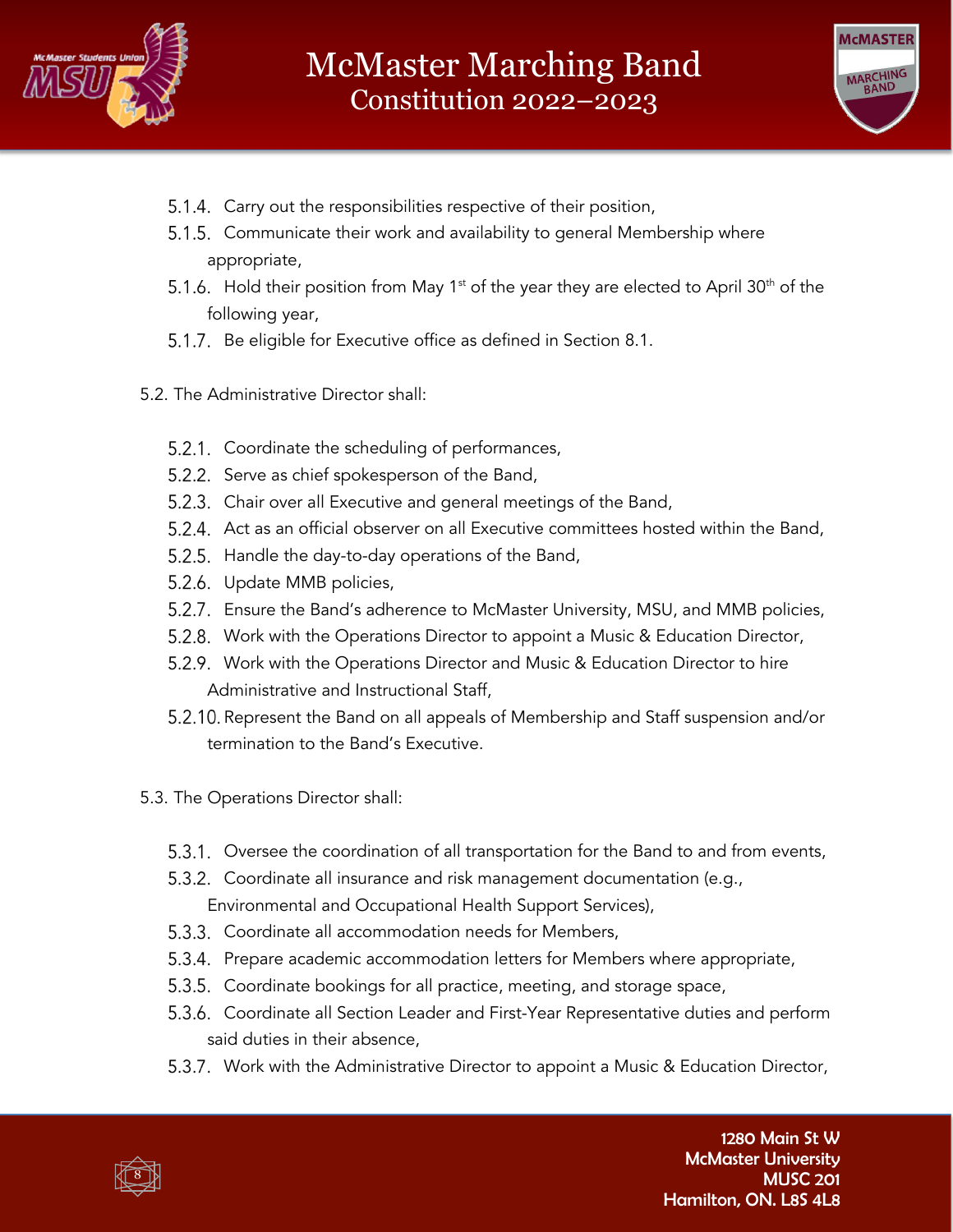



- Work with the Administrative Director and Music & Education Director to hire Administrative and Instructional Staff.
- 5.4. The Communications Director shall:
	- Document, publish, and archive the minutes of all Executive and general meetings, and make these minutes available to all Band Members,
	- 5.4.2. Manage and oversee elections as described in Section 8,
	- 5.4.3. Process all Membership applications,
	- 5.4.4. Call all Executive and general meetings,
	- 5.4.5. Publish a calendar for all Members in a timely manner, including times, locations, and details for every rehearsal, meeting, and event,
	- 5.4.6. Maintain the Band's Membership Facebook groups, Discord Server, Google drive, and any other online spaces,
	- 5.4.7. Manage the assignment and supervision of all email accounts associated with Executive and Leadership roles under the mcmastermarchingband.com domain,
	- 5.4.8. Act as the focal point for all alumni communication, congregation, and sponsorship efforts,
	- 5.4.9. Manage all duties related to internal Membership communication,
	- 5.4.10. Maintain the web server,
	- 5.4.11. Change all passwords and backup email addresses annually.
- 5.5. The Finance Director shall:
	- 5.5.1. Regulate the account books and cash reserves of the Band, and arrange for the custody and distribution of funds pursuant to the Executive's direction,
	- 5.5.2. Be prepared to present a report on the financial position of the Band at each Executive meeting and have the books available within five (5) business days upon the request of any Member of the Band,
	- 5.5.3. Actively seek funding, donations, and corporate sponsorships,
	- 5.5.4. Prepare an annual budget by May  $31<sup>st</sup>$  of the year they are elected,
	- 5.5.5. Manage all financial interactions in which the Band is party to, including Membership fees, other fees set by the Executive, financial aspects of fundraising, etc.,

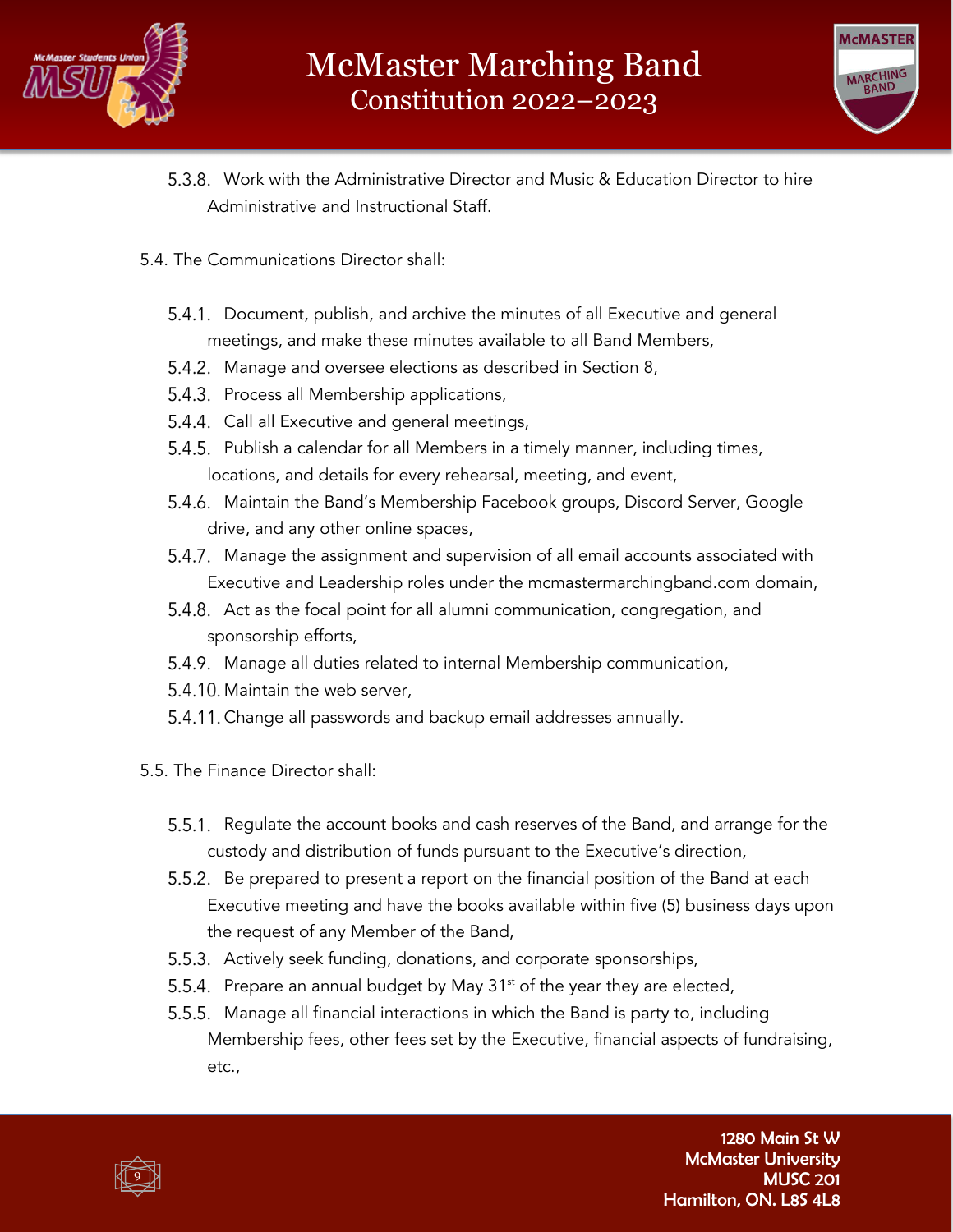



- Enforce the regulations set by Finance section 9 and the MMB Financial Regulations Bylaw,
- 5.5.7. Maintain a record of all financial transactions (e.g., cheques received and/or written, deposits, etc.),
- 5.5.8. Recruit a Sponsorship Committee from the general Members to aid in the organization of Promotions at their discretion,
- 5.5.9. Request the aid of an appropriately qualified MSU employee if they lack the appropriate financial experience themselves.
- 5.6. The Logistics Director shall:
	- 5.6.1. Be responsible for the storage, maintenance, safekeeping, distribution, assignment, and collection of all Band equipment and uniforms,
	- Maintain an updated inventory of all Band equipment, its location, and its value,
	- 5.6.3. Act as the Band's music librarian and manage music distribution and inventory,
	- 5.6.4. Appoint a Quartermaster and/or Archivist at their discretion,
	- 5.6.5. If neither position is appointed, the Logistics Director shall take full responsibility over their duties.
	- 5.6.6. Communicate any necessary information to the Operations Director to help them coordinate the storage and transportation of equipment,
	- Ensure that the sheet music for all music played by the Band is available for all Members that wish to participate.
- 5.7. The Promotions Director shall:
	- 5.7.1. Play an active role in Member recruitment,
	- 5.7.2. Manage all social media outlets (e.g., Facebook, Twitter, Instagram),
	- 5.7.3. If a Webmaster is not appointed, as defined in 6.7, those duties fall to the Promotions Director.
	- Ensure all publications positively reflect the identity, Members, and activities of the Band,
	- 5.7.5. Be responsible for all table bookings and posters used for recruitment and other promotions,
	- 5.7.6. Recruit a Promotions Committee from the general Members to aid in the organization of Promotions at their discretion,

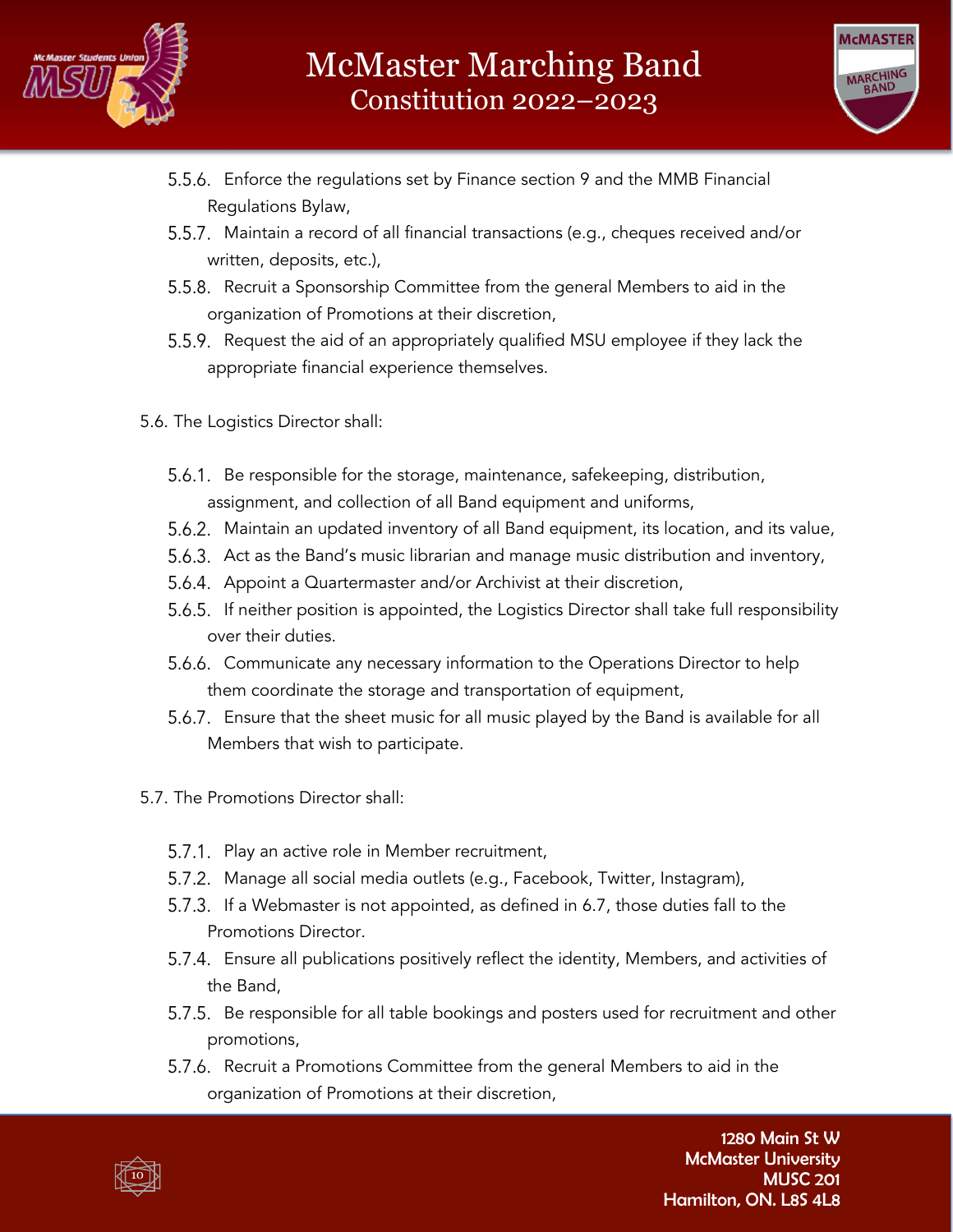



- 5.7.7. Manage all external affairs related to recruitment and Member acquisition.
- 5.8. The Social Director shall:
	- 5.8.1. Organize all Band social events outside of practices and performances,
	- Be responsible for designing, ordering, and distributing Band clothing and/or memorabilia,
	- 5.8.3. Recruit a Social Committee from the general Members to aid in their responsibilities at their discretion,
	- 5.8.4. Manage all affairs related to Membership retention initiatives and analysis.

#### *5.9. Impeachment*

- 5.9.1. Any Band Member may launch an impeachment inquiry by requesting a general meeting to address the issue,
- 5.9.2. Impeaching (an) Executive Member(s) requires a two-thirds (2/3) affirmative vote of the Membership,
- 5.9.3. The Communications Director is to create and maintain a speakers list,
- 5.9.4. In the situation that the Communications Director is being impeached, this responsibility falls to the highest-ranking Executive beginning with the Operations Director,
- 5.9.5. The Executive Member(s) in danger of losing their position may give a two (2) minute statement on their performance and is to not be present for the remainder of the meeting,
- 5.9.6. Any Member who wishes to speak on the matter may have two (2) minutes to make a statement for or against the impeachment,
	- 5.9.6.1. The vote shall occur when the speakers list has been exhausted,
	- 5.9.6.2. Should the Executive Member(s) in question be impeached, a by-election to fill the position is to be held at the earliest convenience.
- 5.9.7. No more than three-sevenths (3/7) Executive Members may be impeached at once. Impeachment of any additional Executive Member(s) may occur only when the elections or by-elections of Executive positions for the impeached Members have been completed and the vacancies have been filled.

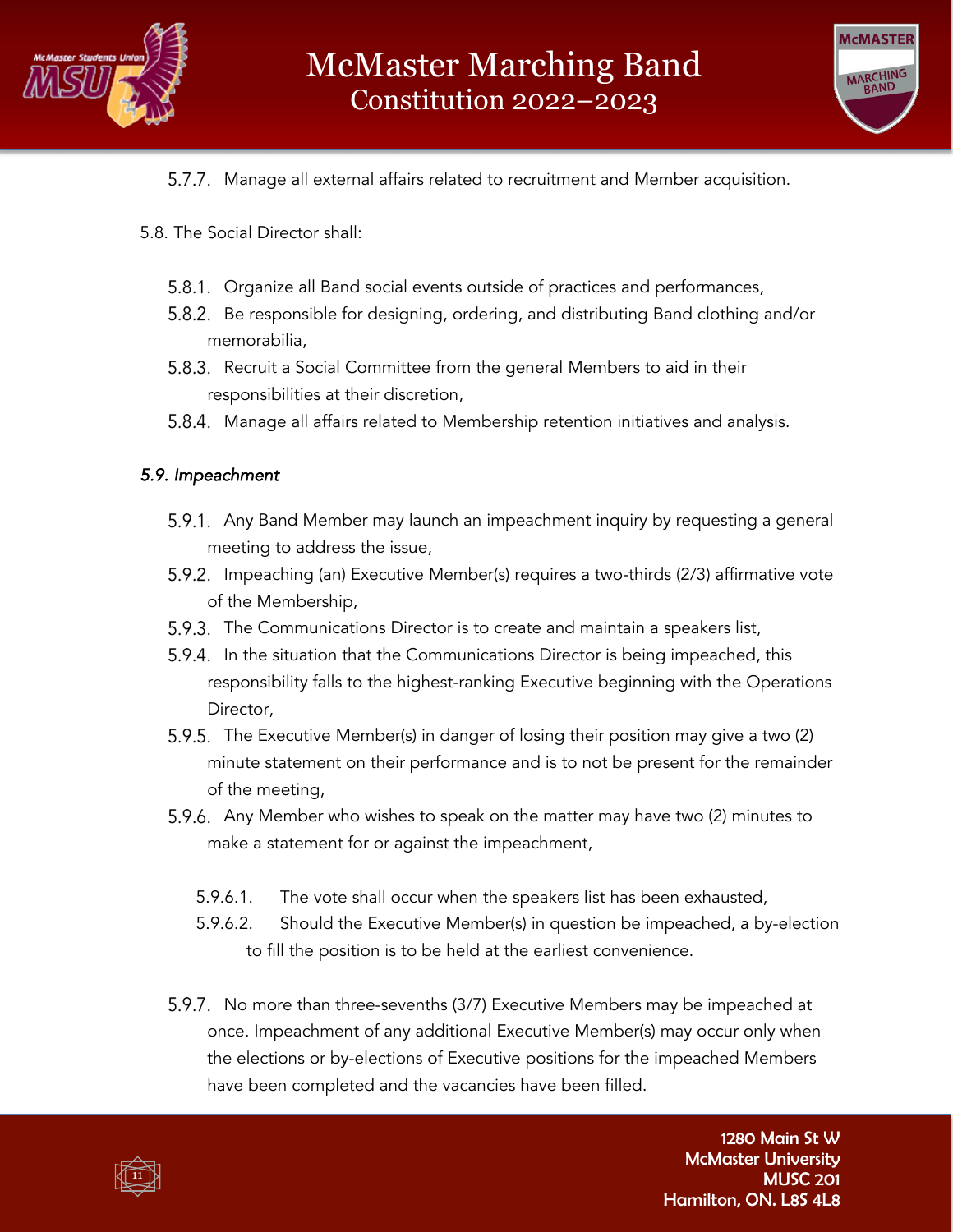



# **6. Leadership Team**

- 6.1. The Leadership Team shall consist of the Executive together with the Drum Major, Section Leader, Quartermaster, Archivist, Webmaster, Media Coordinator, Sponsorship Coordinator, First-Year Representative, Alumni Advisor, and Alumni Coordinator.
- 6.2. Eligibility for each position is defined in its respective subsection.
- 6.3. The Drum Major(s) shall:
	- 6.3.1. Be an MMB Member
	- 6.3.2. Be appointed by a previous Drum Major, the Executive, or the Music and Education Director,
		- 6.3.2.1. In cases where the previous Drum Major is no longer present, the Executive shall take full ownership of the appointment process.
	- 6.3.3. Conduct the Band at all practices and performances,
	- 6.3.4. Attend Executive meetings at the request of the Executive,
	- 6.3.5. Direct the Band during all performances.
		- 6.3.5.1. If a Drum Major is not present, decision-making authority falls to the highest-ranking Executive present.
- 6.4. The Section Leader(s) shall:
	- 6.4.1. Be an MMB Member,
	- 6.4.2. Be selected by the Executive team,
		- 6.4.2.1. Section Leader candidates may not be Members of the Executive team unless in extenuating circumstances.
	- 6.4.3. Distribute music to their section,
	- 6.4.4. Take attendance of their section at every practice and report it to the Operations Director within two (2) days of the practice,
	- 6.4.5. Be present at one (1) Executive meeting a month, or send a representative from their section in their stead if they are unable to attend,

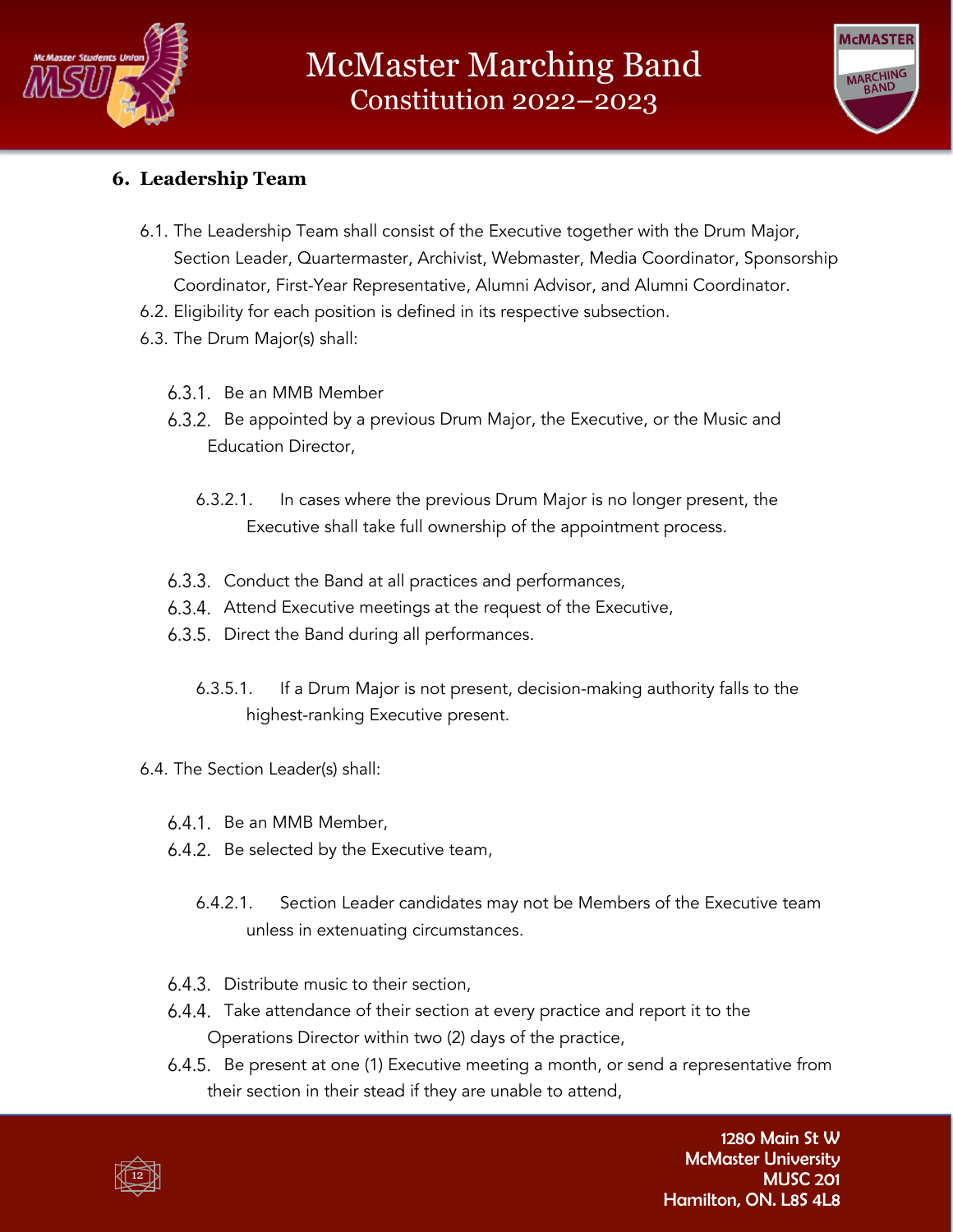



- 6.4.6. Report their section's needs to the Executive and/or Instructional Staff,
- 6.4.7. Organize sectional practices at their discretion or upon request by the Executive,
- 6.4.8. Organize sectional socials with a budget decided by the Finance Director,
- 6.4.9. Appoint a second in command for occasions where they are unable to complete their responsibilities due to extenuating circumstances.
- 6.5. The Quartermaster(s) shall:
	- 6.5.1. Be an MMB Member,
	- 6.5.2. Be appointed by and report to the Logistics Director,
	- Assist with the organization of uniforms, instruments, and any other Band equipment,
	- 6.5.4. Fit performers for uniforms upon the request of the Logistics Director or Executive,
	- 6.5.5. Help execute any other tasks the fit appropriately within the Quartermaster or Logistics portfolios.
- 6.6. The Archivist(s) shall:
	- 6.6.1. Be an MMB Member,
	- 6.6.2. Be appointed by and report to the Logistics Director,
	- 6.6.3. Assist with the organization of the Band's music library,
	- Catalogue current music availability and document its legitimacy,
	- 6.6.5. Prepare music printing and preparation efforts in conjunction with the Logistics Director,
	- 6.6.6. Help execute any other tasks the fit appropriately within the Archivist or Logistics portfolios.
- 6.7. The Webmaster(s) shall:
	- 6.7.1. Be an MMB Member,
	- 6.7.2. Be appointed by and report to the Promotions Director,
	- 6.7.3. Create and/or maintain a website representing MMB,
	- 6.7.4. Ensure all published information is accurate and up to date.

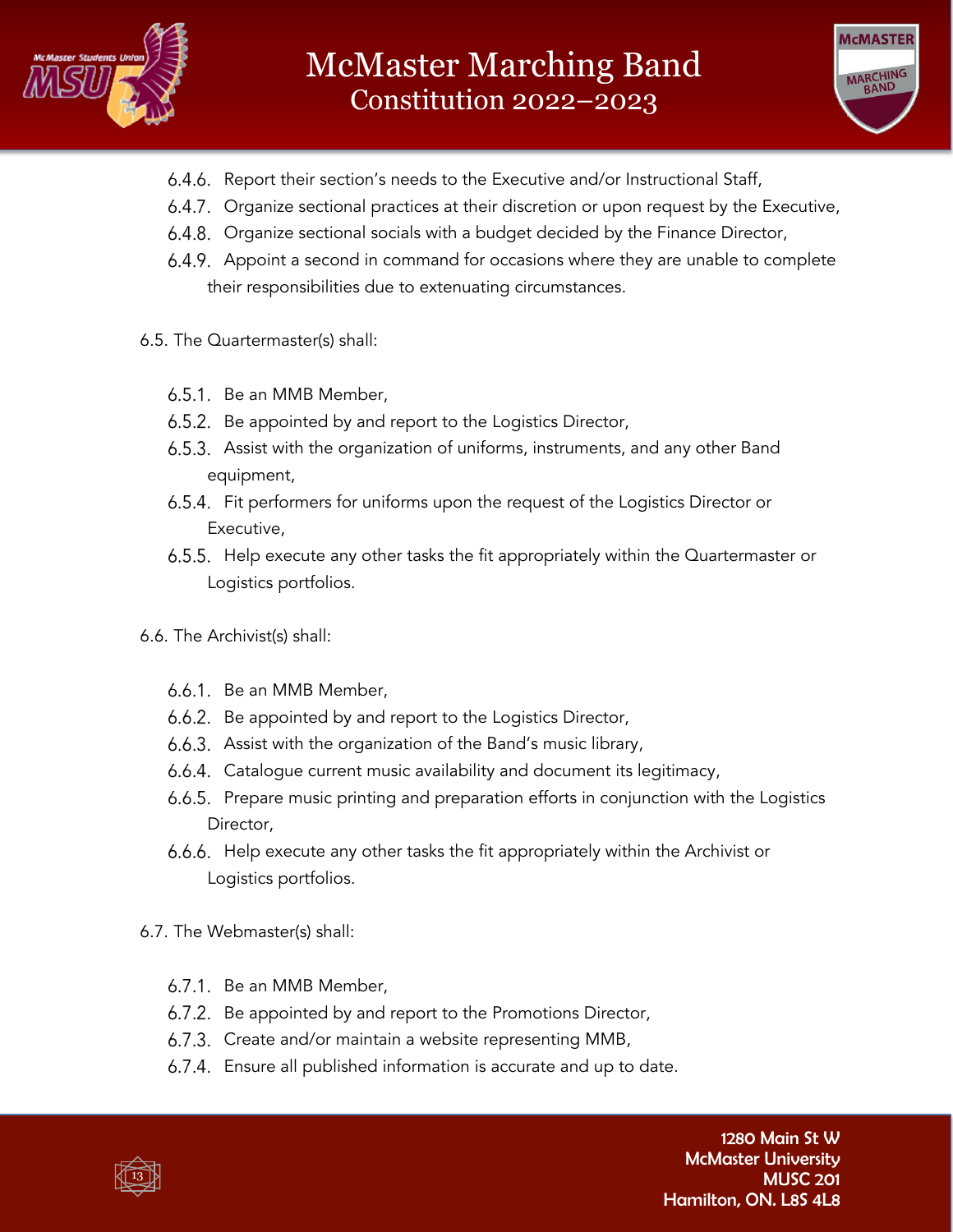



- 6.8. The Media Coordinator(s) shall:
	- 6.8.1. Be an MMB Member,
	- 6.8.2. Be appointed by and report to the Promotions Director,
	- Assist the Promotions Director with the development and publication of MMB media material,
	- 6.8.4. Act as the bridge between the Executive and any external photographers, videographers, or designers for the Band,
	- Work with the Promotions Director to manage any social media pages owned and operated by the Band.
- 6.9. The Sponsorship Coordinator(s) shall:
	- 6.9.1. Be an MMB Member,
	- 6.9.2. Be appointed by and report to the Finance Director,
	- 6.9.3. Assist the Finance Director with selection and outreach towards Band sponsors,
	- 6.9.4. Work the with Finance Director to develop the McMaster Marching Band Sponsorship Package,
	- 6.9.5. Contact potential sponsors to expand Band outreach,
	- 6.9.6. Maintain professional relationships with sponsors through succession planning,
	- 6.9.7. Aid in the formulation and execution of the Band's budget in conjunction with the Finance Director wherever appropriate.
- 6.10. The First-Year Representative(s) shall:
	- 6.10.1. Be a Level I student and MMB Member,
	- 6.10.2. Be appointed by the Executive team,
	- 6.10.3. Report to the Operations Director,
	- 6.10.4. Assist the Executive in fulfilling the demands of first-year students,
	- 6.10.5. Possess all responsibilities attributed to Executive positions outlined in 5.1.3.
- 6.11. The Alumni Advisor(s) shall:
	- 6.11.1. Have previously served on the Leadership Team,

14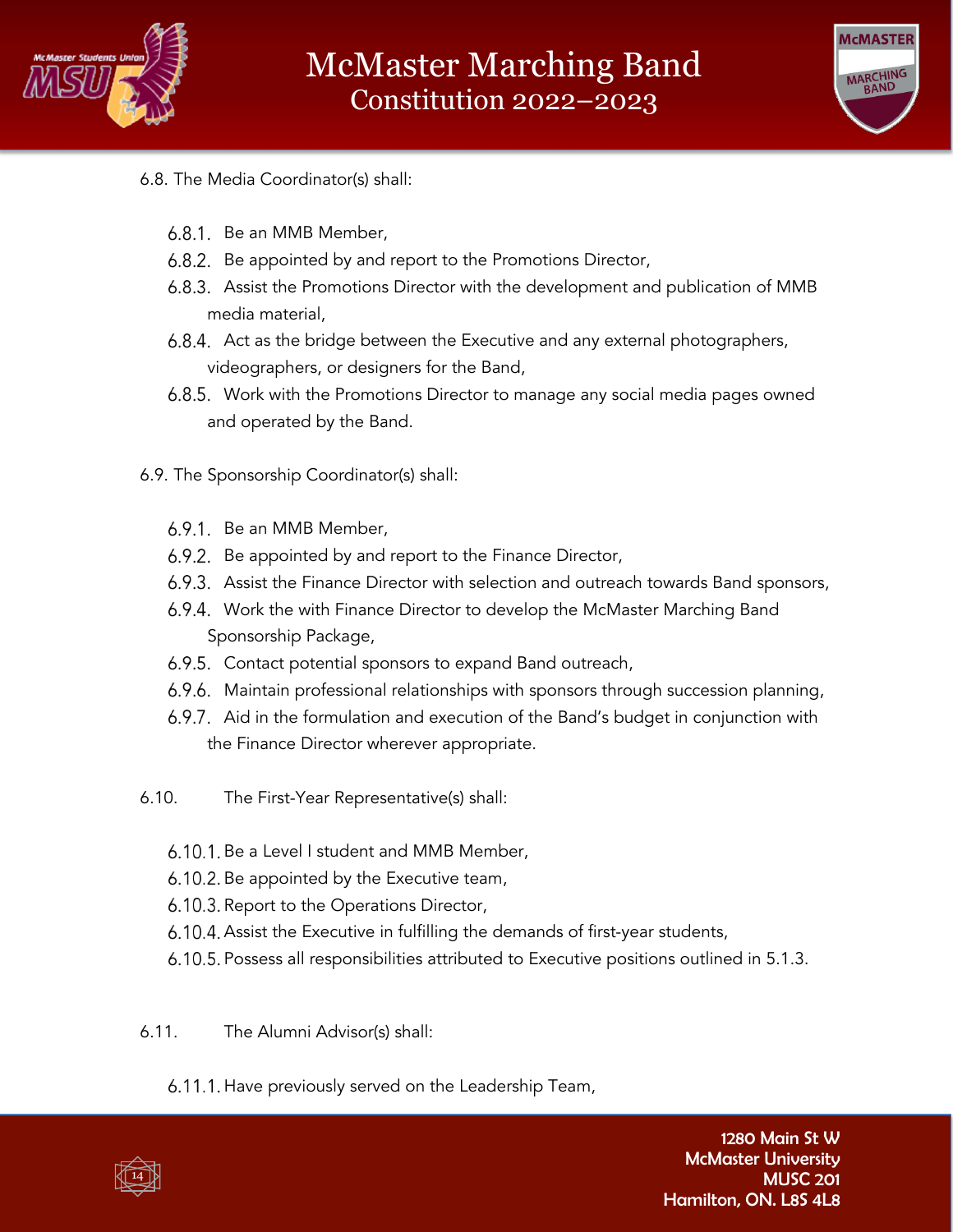



- 6.11.2. Be appointed by the Executive team,
- 6.11.3. Be available to the Executive to answer questions, provide advice, and attend Executive meetings whenever requested,
- 6.11.4. Possess all responsibilities attributed to Executive roles outlined in 5.1.3.
- 6.12. The Alumni Coordinator(s) shall:
	- 6.12.1. Be either a current or former MMB member,
	- 6.12.2. Be appointed by the Executive team,
	- 6.12.3. Create and maintain an online space for communication with MMB alumni,
	- 6.12.4. Communicate with MMB alumni about upcoming MMB events and other information as directed by the Executive,
	- 6.12.5. Possess all responsibilities attributed to Executive roles outline in 5.1.3.

# **7. Educational Staff**

- 7.1. The Music & Education Director shall:
	- 7.1.1. Be appointed by the Executive as an independent contractor,
	- 7.1.2. Develop a curriculum, alongside the Executive and Caption Heads, to strengthen musical proficiency amongst Band Membership,
	- 7.1.3. Coordinate other Staff to execute their curriculum,
	- 7.1.4. Assist the Administrative Director and Operations Director with event scheduling, planning, and execution,
	- 7.1.5. Attend meetings with the Executive wherever, whenever, and however possible,
	- 7.1.6. Select musical pieces for the Band to perform,
	- 7.1.7. Create lesson plans for each Band rehearsal,
	- 7.1.8. Lead the Band at all practices according to their contract,
	- 7.1.9. All other duties outlined in their contract.
- 7.2. The Brass Caption Head shall:

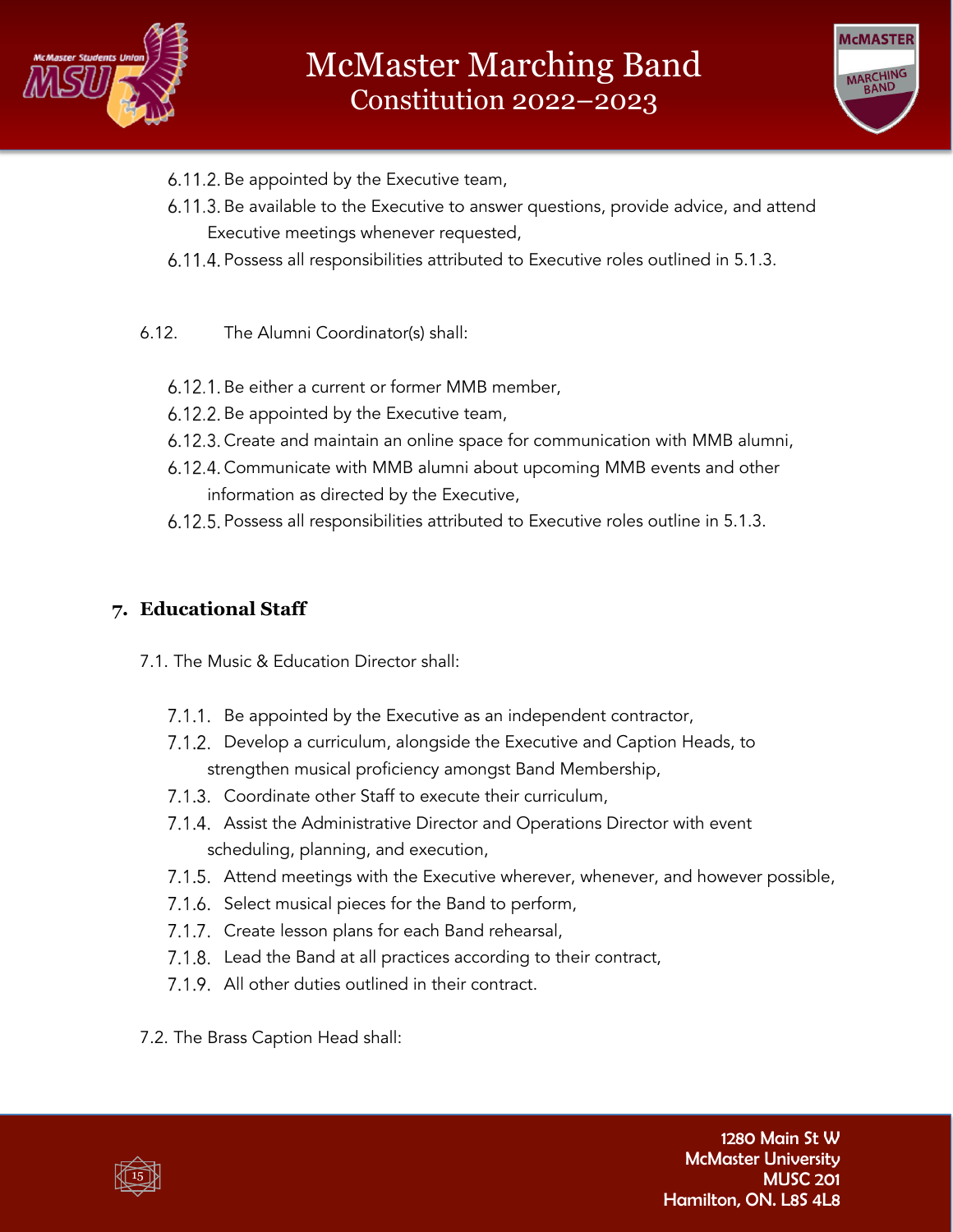



- 7.2.1. Be appointed by the Music & Education Director and Executive as an independent contractor,
- 7.2.2. Lead the brass section at all practices according to their contract,
- 7.2.3. All other duties outlined in their contract.
- 7.3. The Woodwinds Caption Head shall:
	- 7.3.1. Be appointed by the Music & Education Director and Executive as an independent contractor,
	- 7.3.2. Lead the woodwinds section at all practices according to their contract,
	- 7.3.3. All other duties outlined in their contract.
- 7.4. The Percussion Caption Head shall:
	- 7.4.1. Be appointed by the Music & Education Director and Executive as an independent contractor,
	- 7.4.2. Lead the percussion section at all practices according to their contract,
	- 7.4.3. All other duties outlined in their contract.
- 7.5. The Colour Guard Caption Head shall:
	- 7.5.1. Be appointed by the Music & Education Director and Executive as an independent contractor,
	- 7.5.2. Lead the colour guard at all practices according to their contract,
	- 7.5.3. All other duties outlined in their contract.
- 7.6. The Visual Caption Head shall:
	- 7.6.1. Be appointed by the Music & Education Director and Executive as an independent contractor,
	- 7.6.2. Lead the Band at all practices according to their contract,
	- 7.6.3. All other duties outlined in their contract.
- 7.7. The Brass Technician(s) shall:

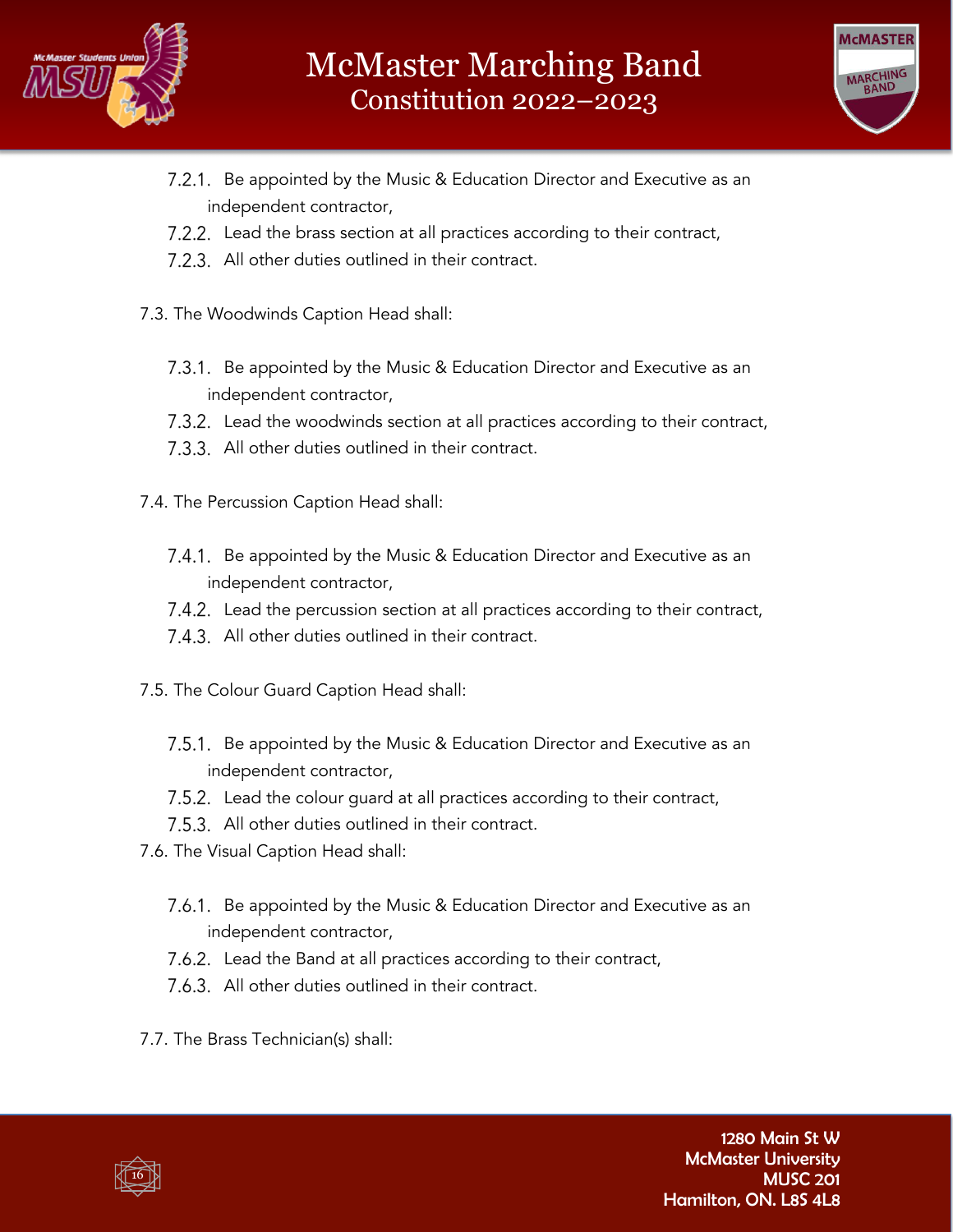



- 7.7.1. Be appointed by the Music & Education Director and Executive as an independent contractor,
- 7.7.2. Lead the brass section at all practices according to their contract,
- 7.7.3. All other duties outlined in their contract.
- 7.8. The Woodwind Technician(s) shall:
	- 7.8.1. Be appointed by the Music & Education Director and Executive as an independent contractor,
	- 7.8.2. Lead the woodwind section at all practices according to their contract,
	- 7.8.3. All other duties outlined in their contract.
- 7.9. The Percussion Technician(s) shall:
	- 7.9.1. Be appointed by the Music & Education Director and Executive as an independent contractor,
	- 7.9.2. Lead the percussion section at all practices according to their contract,
	- 7.9.3. All other duties outlined in their contract.
- 7.10. The Colour Guard Technician(s) shall:
	- 7.10.1. Be appointed by the Music & Education Director and Executive as an independent contractor,
	- 7.10.2. Lead the colour guard at all practices according to their contract,
	- 7.10.3. All other duties outlined in their contract.
- 7.11. The Clinician(s) shall:
	- 7.11.1. Be appointed by the Music & Education Director and Executive as an independent contractor,
	- 7.11.2. Lead the Band at select practices according to their contract,
	- 7.11.3. All other duties outlined in their contract.

### *7.12. Policies & Prohibitions*

7.12.1. Policy Duration & Jurisdiction

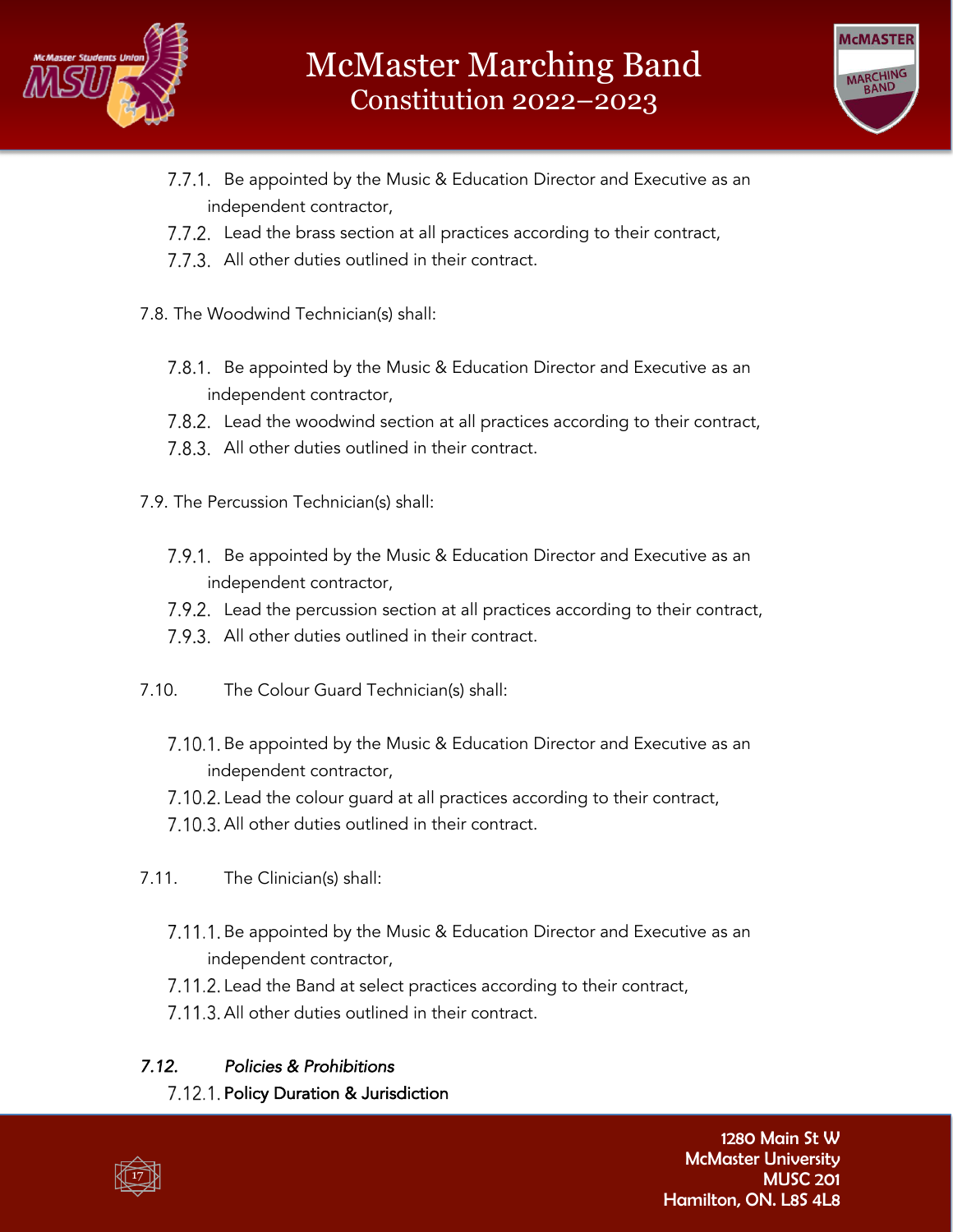



- 7.12.1.1. All policies listed herein shall take effect on and/or within campus grounds, rehearsal spaces, and event locations through departure from the Band's arrival to their departure.
- 7.12.1.2. In cases of overnight events, the Staff member shall be bound by these rules upon their arrival at the pickup location or first encounter with a Member in transportation to an event through to their final drop off location or when they are otherwise absent from the presence of Members.

#### 7.12.2. Discrimination, Hazing, & Harassment

- 7.12.2.1. The McMaster Marching Band expressly prohibits any and all discrimination based on musical or performance ability, race, national or ethnic origin, color, religion, age, sex, gender identity or expression, sexual orientation, LGBTQ+ status, marital status, family status, socioeconomic status, genetic characteristics, disability, or conviction for an offence for which a pardon has been granted or in respect of which a record of suspension has been ordered.
- 7.12.2.2. Hazing is prohibited under any and all circumstances between and among Staff and Members.
- 7.12.2.3. The McMaster Marching Band is committed to a positive learning environment for its participants and Staff which is free of harassment.
- 7.12.2.4. It is the affirmative obligation of all Staff to immediately report any violation of McMaster Marching Band policies to an individual responsible for Band operations (for example, any Executive Member),
- 7.12.2.5. Retaliation of any form and against any individual for making a report or assisting in any way with an investigation of a report shall not be tolerated.
- *7.12.2.6.* All guidelines and procedures shall occur in accordance with McMaster University's Discrimination & Harassment Policy and MSU Operating Policy – Anti-Harassment & Discrimination where applicable.

#### 7.12.3. Substance Use

7.12.3.1. The McMaster Marching Band strictly limits the use of illegal or controlled substances in line with the following guidelines:

18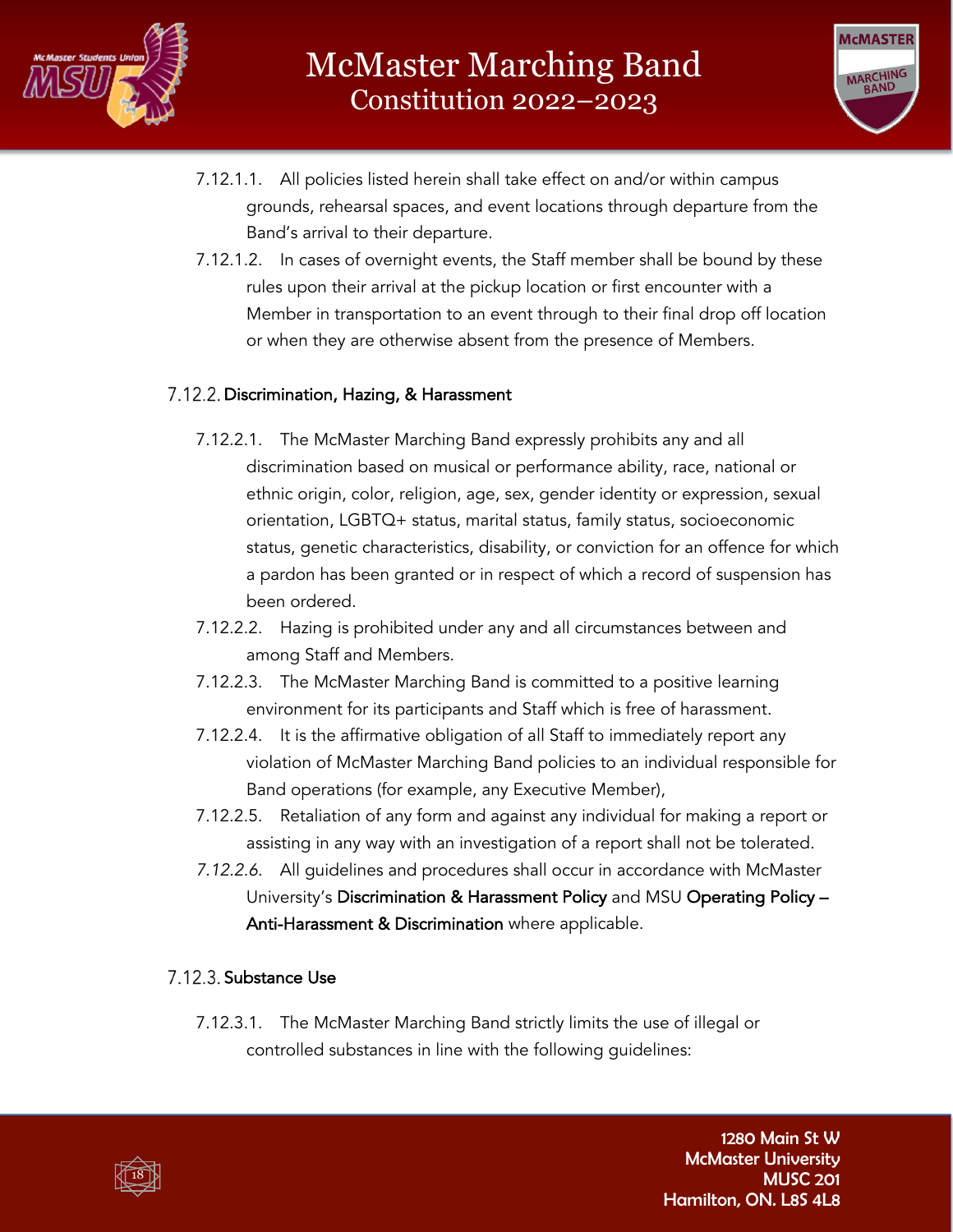



- 7.12.3.1.1. The use, consumption, or distribution of alcohol or cannabis is prohibited on campus grounds, in rehearsal spaces, and in event locations, regardless of federal, provincial, or local laws,
- 7.12.3.1.2. The possession of alcohol or cannabis is prohibited when in uniform, regardless of federal, provincial, or local laws,
- 7.12.3.1.3. Any instruction, supervision, or representation on behalf of the Band is prohibited while under the influence of alcohol or any recreational cannabis products,
- 7.12.3.1.4. The possession, use, consumption, or distribution of illegal or controlled substances is strictly prohibited. Individuals are responsible for the safe storage, control, and monitoring of any prescription medications when traveling with the Band,
- 7.12.3.1.5. Any instruction, supervision, or representation on behalf of the Band is prohibited while under the influence of any illegal or controlled drugs.

# 7.12.4. Local Violations

7.12.4.1. If any Staff member is found violating policies or laws by any branch of law enforcement, the McMaster Marching Band shall not bear responsibility for any disciplinary actions, prosecutions, or fines that may result from their violations.

### 7.12.5. Conflict of Interest

- 7.12.5.1. Conflict of interest is defined as engaging in businesses or providing a service which may cause harm to the Band in any way including, but not limited to:
	- 7.12.5.1.1. Adjudication in a competition concurrently attended by the Band,
	- 7.12.5.1.2. Coordinating with and/or collaborating with individuals listed on the MMB-Gone Member or MMB-Gone Staff lists with respect to current Band activities.
- 7.12.5.2. During the term of this agreement, the Band acknowledges that the Staff member may engage in other businesses or be otherwise employed.

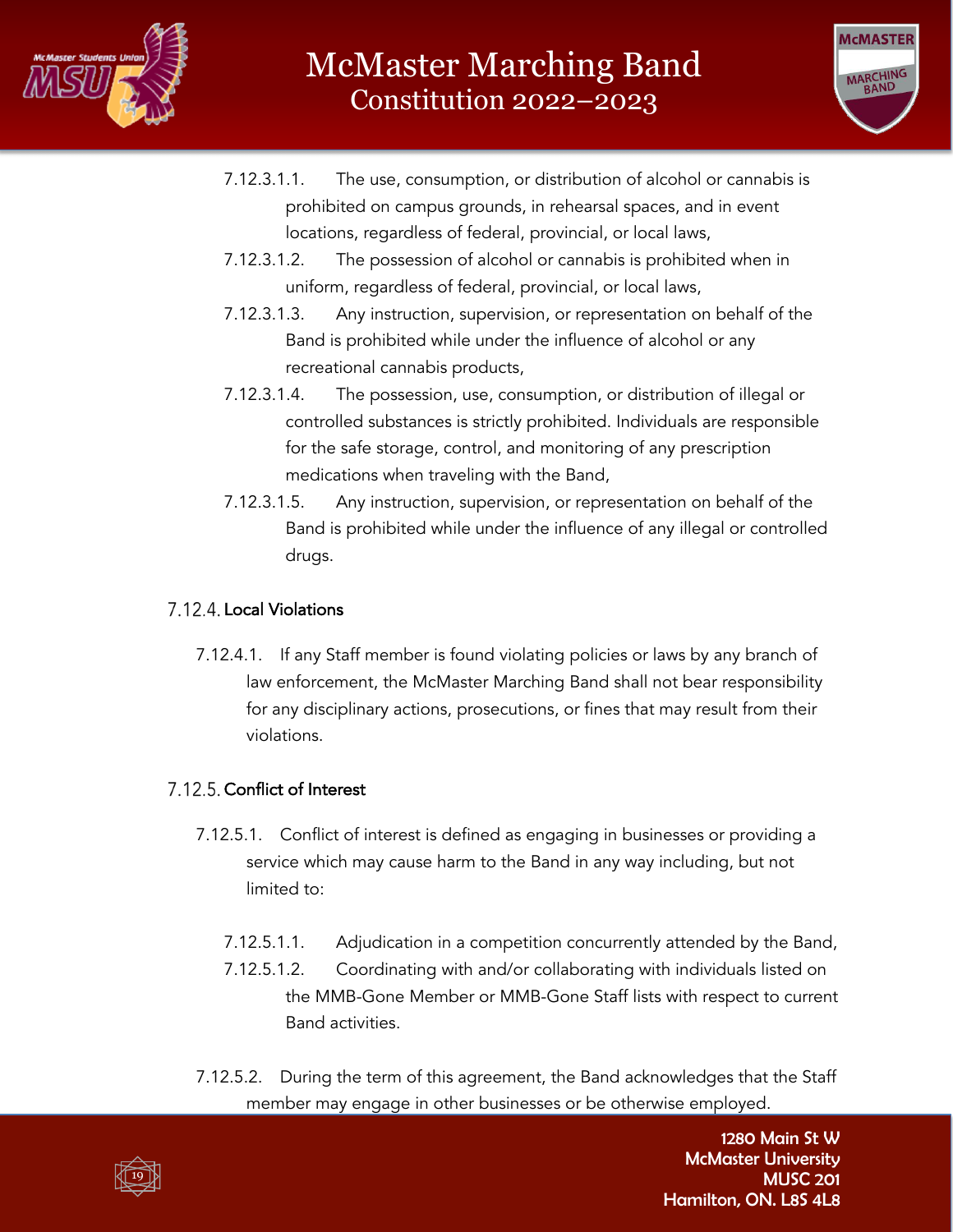



### 7.13. Writing & Instructional Fees

- 7.13.1. Staff shall receive an honorarium in accordance with their respective contracts,
- 7.13.2. Staff may occasionally be asked to arrange music, write drill, or teach choreography to the best of their abilities for Band,
	- 7.13.2.1. Staff may decline this request at no direct penalty to their position.
- 7.13.3. Upon approval of the Executive, the McMaster Marching Band shall offer Staff a negotiable fee for:
	- 7.13.3.1. Musical arrangements,
	- 7.13.3.2. Field show designs,
	- 7.13.3.3. Dot-based drill.
- 7.13.4. A price must be agreed upon before writing takes place and payment provided only following the arrangement's completion,
- 7.13.5. In exceptional cases where the Band requires a draft be made and submitted for review prior to the commission's completion, payment may be awarded up to 20% of the full fee charged,
- 7.13.6. Upon receiving full payment, the rights shall be transferred to the McMaster Marching Band for their indefinite us.

#### 7.14. Expenses

- 7.14.1. The Staff shall be reimbursed by the Band for any reasonable and relevant expenses that occur, subject to the following criteria:
	- 7.14.1.1. Band's prior approval must be obtained prior to the expenditure,
	- 7.14.1.2. The Finance Director must be consulted and offer the final say in the approval process,
		- 7.14.1.2.1. After approval has been denied, the Finance Director may only be overruled when superseded by a six-sevenths (6/7) affirmative vote by the Executive.

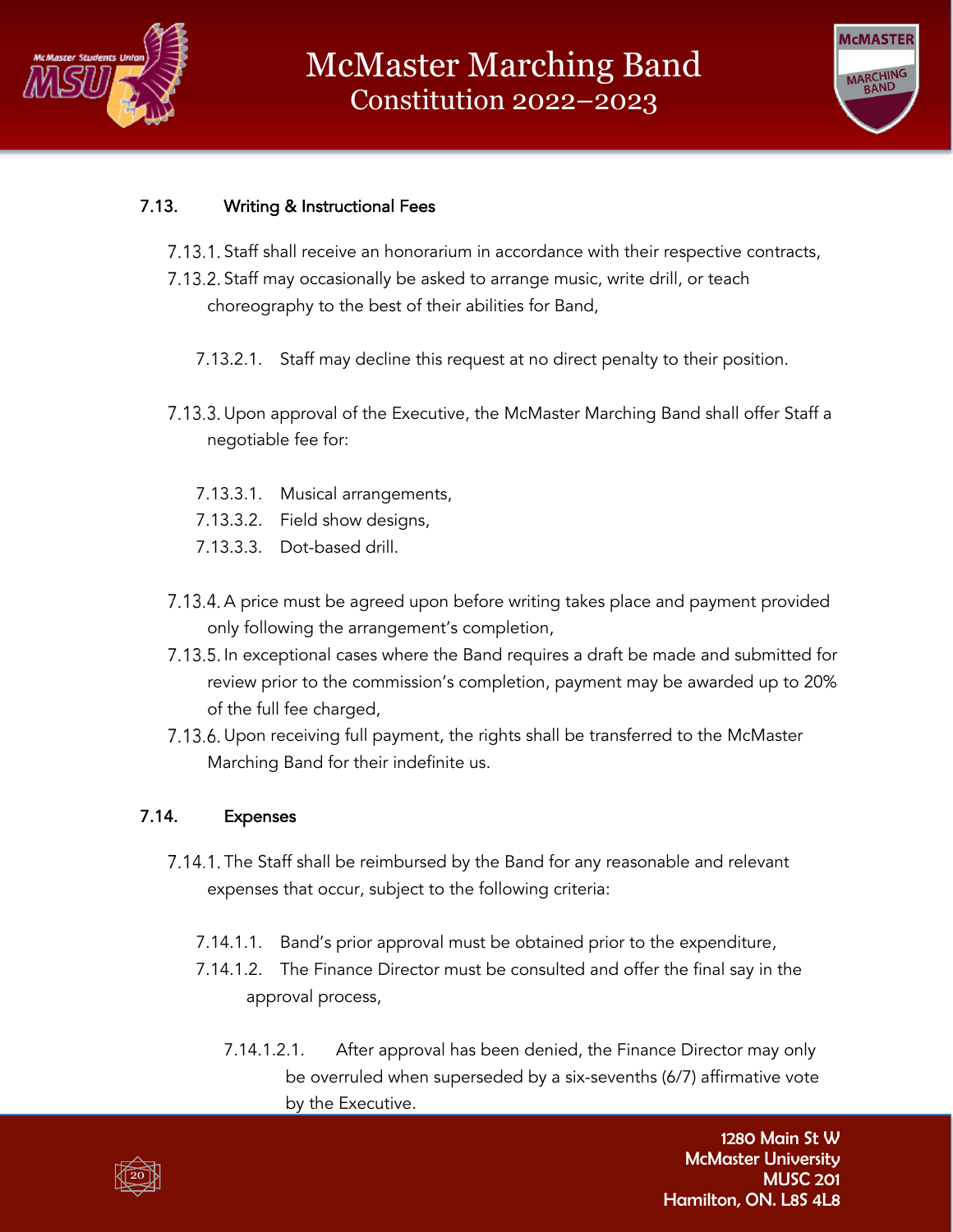



- 7.14.1.3. Provision of receipts from Staff must be kept as records for all expenditures claimed,
- 7.14.1.4. If Staff wishes to attend an overnight event, they shall not incur any cost other than food and drinks to a limit of \$60 per night spent with the Band.

#### 7.15. Equipment & Ownership

- 7.15.1. When music is purchased or acquired for use by the Band, Staff shall be consulted, and can bring suggestions to the attention of the Executive, but the Executive committee shall make all purchasing decisions,
- 7.15.2. All sheet music, files, records, and books of any form written for the Band shall become the property of the Band, where music purchased by the Band may be used at the Band's discretion,
- 7.15.3. Staff must return any Band materials to the Band immediately following termination of this contract,
- 7.15.4. All sheet music, files, records, books, and equipment of any form provided as a loan from Staff to the Band shall become the temporary property of the Band.
	- 7.15.4.1. The Band and its Members are not liable for any damages or losses to property and/or equipment loaned from Staff unless otherwise acknowledged through a formal written agreement.

#### 7.16. Background Checks

- 7.16.1. Each Staff person who shall have direct contact with Members for more than one consecutive rehearsal period shall be subject to background checks,
- 7.16.2. Staff may be disqualified from participation in and supervision over the McMaster Marching Band if:
	- 7.16.2.1. Convicted of a summary or misdemeanor violent crime or any sex-based crime,
	- 7.16.2.2. Convicted of a summary or misdemeanor of non-violent crimes, but extenuating circumstances may be considered,
	- 7.16.2.3. Their name appears on the Official MMB-Gone Members List or Official MMB-Gone Staff List.

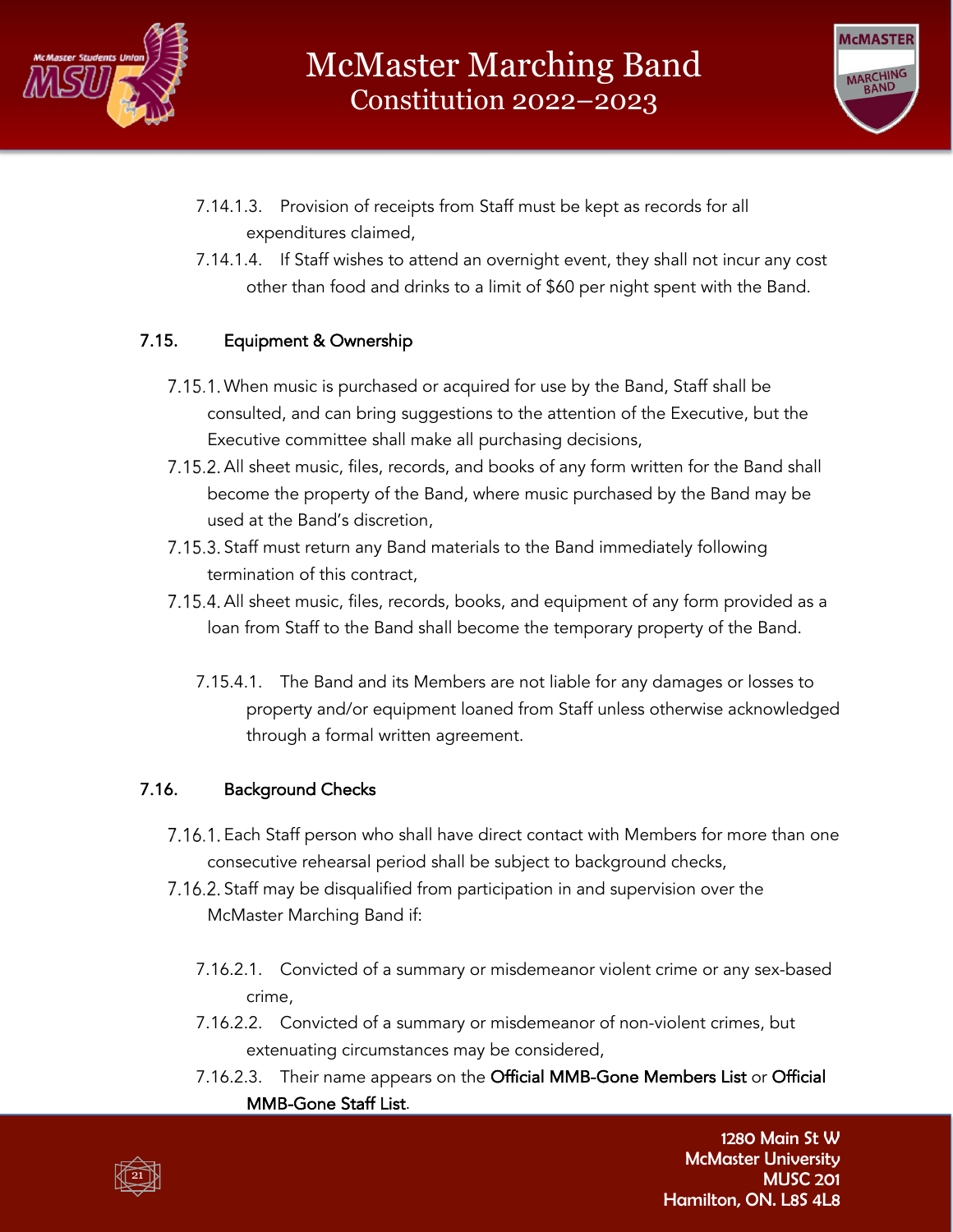



- 7.16.3. Any reported convictions outside the above categories shall be evaluated on a case-by-case basis,
- 7.16.4. Background checks shall be solely observed by the Administrative Director,
- 7.16.5. Background checks shall consist of the following documents:
	- 7.16.5.1. Criminal Record Check,
	- 7.16.5.2. Vulnerable Sector Check.

# 7.17. Supervision & Termination

- 7.17.1. Any violation of the Band policies by Staff shall be determined at the sole discretion of the Band Executive,
- 7.17.2. In case of policy infractions, contract breaches, and unlawful conduct, such violations shall be recorded in detail, in a performance log and in a timely manner,
- 7.17.3. In case of such violations, Staff shall be subject to:
	- 7.17.3.1. Termination,
	- 7.17.3.2. Reporting of any incidents to appropriate law enforcement officials.
- 7.17.4. If disciplinary action results in termination while in attendance of a Band event, the terminated individual is responsible for all return transportation arrangements and expenses,
- 7.17.5. The termination of Staff shall be determined by a five-sevenths (5/7) affirmative Executive vote or a simple majority vote of the Band.
	- 7.17.5.1. The ability to abstain is suspended for this vote unless the voter has a serious conflict of interest (e.g., is a family member of the instructor in question, etc.).

# **8. Elections**

- 8.1. All Executive Members shall:
	- 8.1.1. Be MSU Members for the term in which they hold Executive office,
	- 8.1.2. Be elected by the Band Membership,

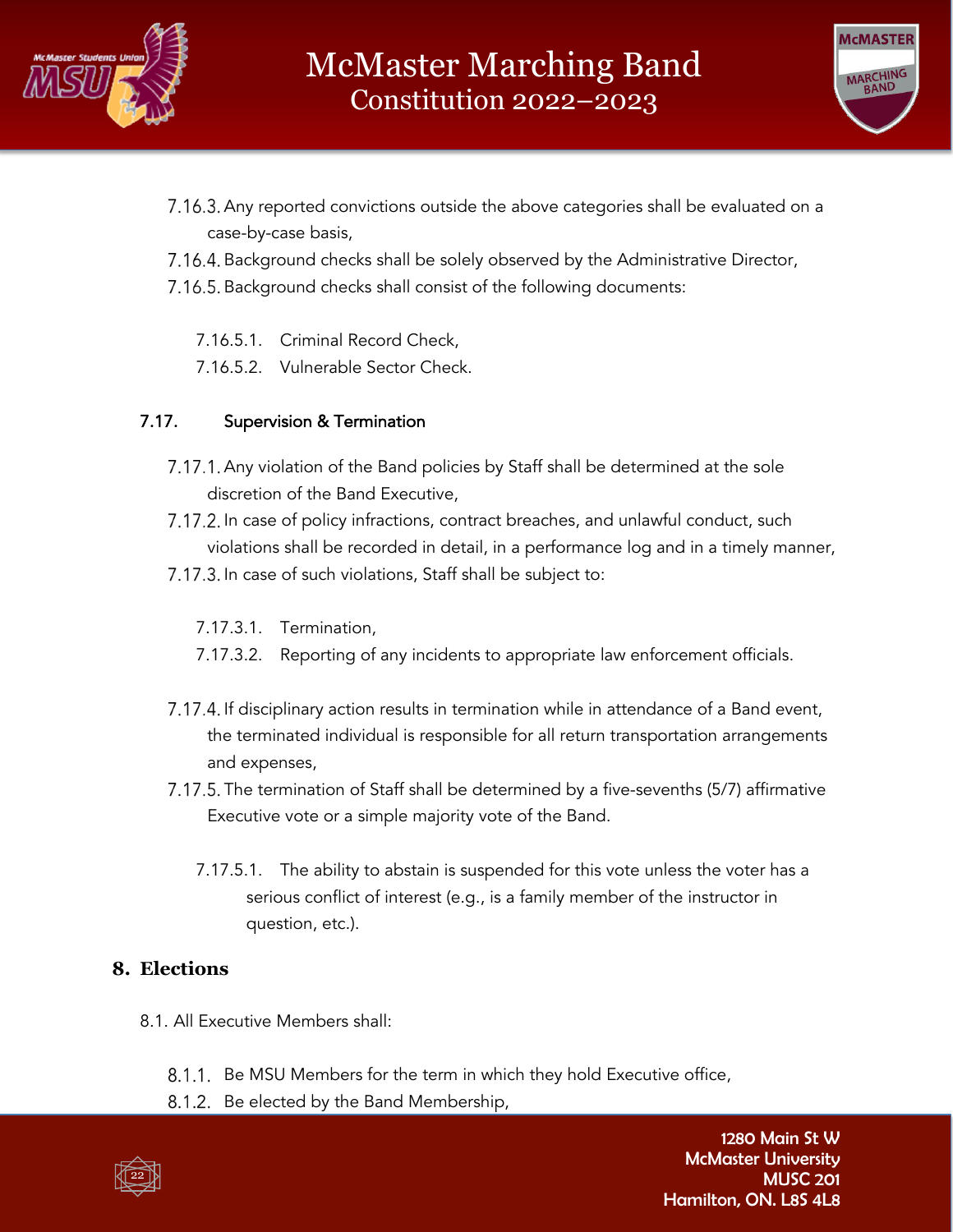



- 8.1.3. Have been a Member in good standing for at least one (1) full academic term prior to holding a position on the Executive.
- 8.2. Nominations shall be submitted to the Communications Director no less than five (5) days before the election date, detailing qualifications and experience,
	- 8.2.1. Self-nominations shall not be accepted.
- 8.3. Documents from the nominated Members (should they choose to accept their nominations) detailing qualifications and experience in no more than 250 words shall be submitted to the Communications Director no less than three (3) days before the election date,
- 8.4. A final call for nominations for each position shall be permitted on the election date before the election takes place for that position,
	- 8.4.1. No final call nominations shall be accepted for the Administrative Director.
- 8.5. Election of Executive Members shall be by anonymous ballot and require a simple majority vote,
	- 8.5.1. Ballots for a given position shall be counted by members of the Executive not running for that position,
	- 8.5.2. In case of a tie, the current Executive shall cast the deciding vote by anonymous breaking vote,
	- 8.5.3. Further conflicts shall be resolved by the current Executive at their discretion.
- 8.6. Time parameters for the election of each position shall be determined by the current Executive at least five (5) days before the election date,
- 8.7. Elections of Executive Members shall occur at a general meeting held no later than the end of the Winter academic term,
- 8.8. Nominees for the position of Administrative Director shall have previously served as an Executive Member for any length of time of the Band to be eligible for this position,

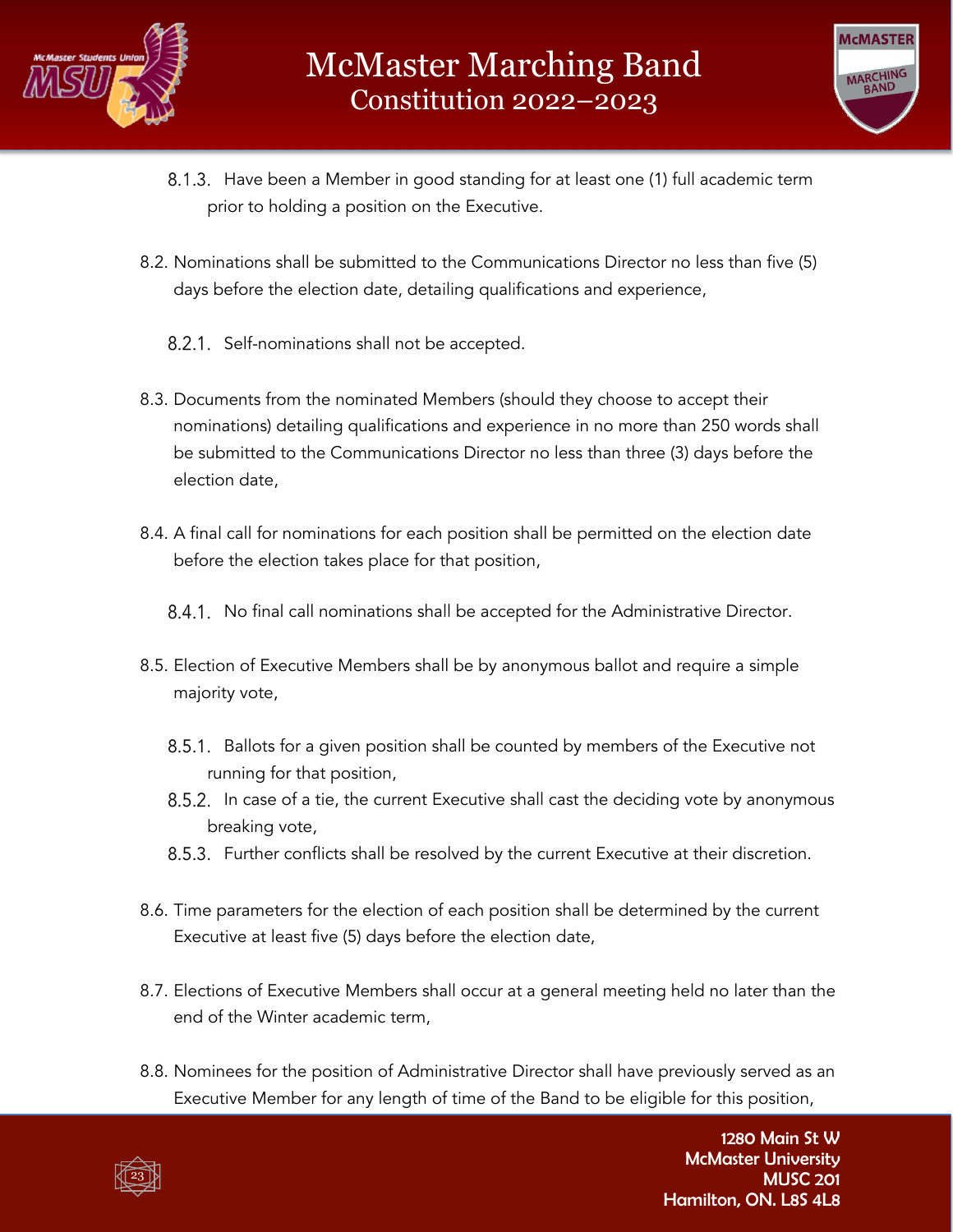



- When no nominees exist with this experience, nominations shall be open to the Band's general Membership.
- 8.9. Notice shall be given to all Band Members of all Executive changes.

#### 9. Finances

- 9.1. The Executive must request to be subject to an annual audit by the MSU and/or the SRA. All relevant forms and information should be prepared in advance of the request,
- 9.2. The Band may be eligible to solicit financing from the MSU,
- 9.3. The Band must determine an annual security deposit and/or Membership fee,
- 9.4. Monies received shall not involve any obligation of the MSU,
- 9.5. The Band may use any means consistent with its constitutional purpose and MSU policy to raise funds,
- 9.6. All cheques payable shall be signed by the Signing Officers as determined by the Band's Bylaw 1 – Financial Regulations,
- 9.7. All cheques receivable shall be paid to the order of "MSU McMaster Marching Band",
- 9.8. Cheques shall not be accepted by the Band unless approved by the Finance Director,
- 9.9. Receipts shall be issued for all Membership fees or deposits collected, where applicable,
- 9.10. The annual budget shall be available to any general Member of the Band or MSU employee within five (5) business days of request.

#### **10. Meetings**

#### *10.1. General Meetings*

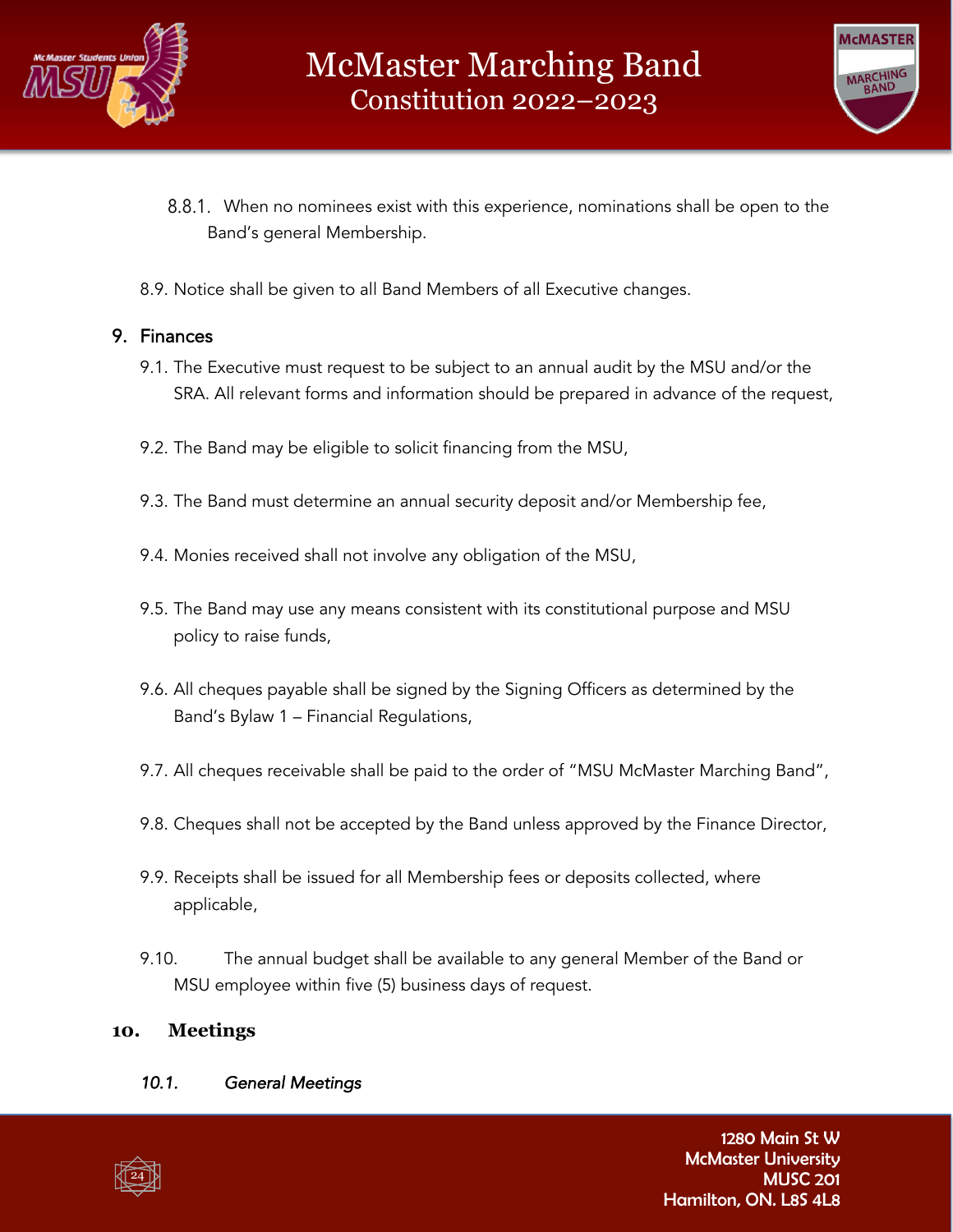



- 10.1.1. Quorum is defined as a simple majority of the general Membership,
- 10.1.2. General meetings shall be open to all Band Members and known non-Members,
- 10.1.3. At least one general meeting shall be called by the Administrative Director per academic year,
- 10.1.4. Upon the receipt of ten (10) signatures by the Administrative Director from Band Members requesting a general meeting, a meeting shall be called by the Administrative Director as soon as possible,
- 10.1.5. Voting procedure for regular business at a general meeting shall be by simple majority.
	- 10.1.5.1. Regular business items include all items not otherwise classified as abnormal by the Executive team and one that hasn't been explicitly outlined in the constitution as such.

#### *10.2. Executive Meetings*

- 10.2.1. Quorum is defined as five-sevenths (5/7) Executive Members,
	- 10.2.1.1. In cases of long absences by an Executive Member or other extenuating obstructive circumstances, quorum may be defined as four-sevenths (4/7) Executive Members for an agreed upon duration.
- 10.2.2. At least one (1) Executive meeting shall be called by the Administrative Director or Operations Director on a weekly basis while Fall and/or Winter classes are in session,
	- 10.2.2.1. In the case of unforeseen logistical or technical issues, a simple majority of the Executive shall suffice to forgo one (1) such Executive meeting,
	- 10.2.2.2. The Executive may cancel meetings as in 10.2.2.1 no more than two (2) times per term,
- 10.2.3. At least one (1) Executive meeting shall be called by the Administrative Director or Operations Director on a monthly basis while Spring and/or Summer classes are in session,